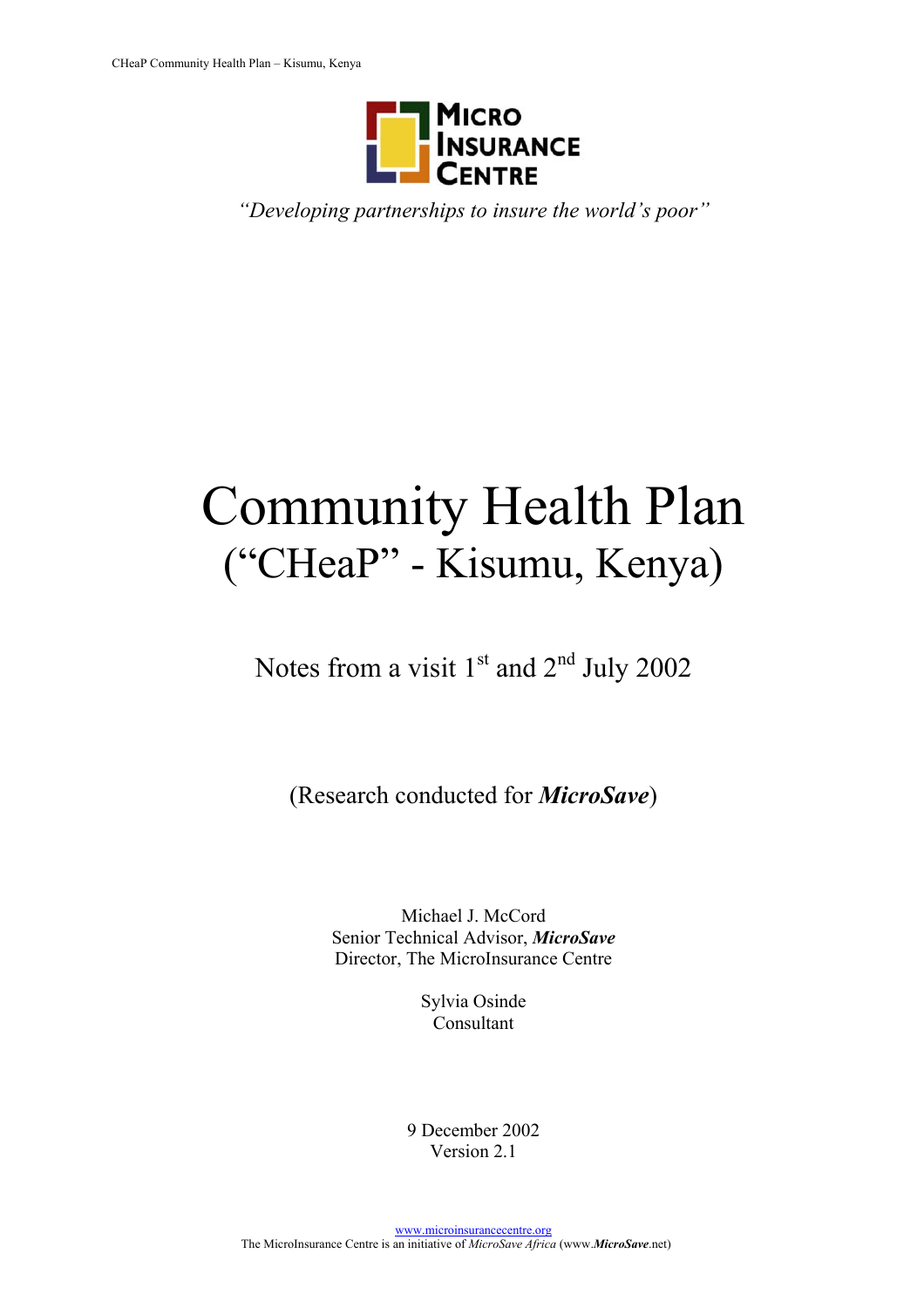#### INTRODUCTION AND BACKGROUND

The Community Health Plan (CHeaP) is a project of the microfinance organisation  $CENT<sup>1</sup>$  $CENT<sup>1</sup>$  $CENT<sup>1</sup>$ . Based in Kisumu, Kenya, their focus is providing financial (and other) services to the rural communities in Nyanza Province. CENT in turn is a project of the "Comprehensive Course on Franciscan Mission Charism" (CCFMC), a mission of Catholic nuns. The CCFMC runs a multiproduct development initiative that includes several projects, among them:

- an orphans health project (sponsoring forty families with Kshs  $10,000$  (US\$  $125^2$  $125^2$  $125^2$ ) per year per family)
- HIV prevention and behavioural change
- a system of Community Banks (as part of the CENT network)
- Training programs ( in sewing and other practical skills) for orphaned girls
- Nutrition programs
- A neem tree project
- The construction of boreholes to provide clean water
- Income generating projects
- Provision of subsidised bed nets
- Community based health care services
- The newly introduced health care financing project

CENT commenced operations in 1999 and uses a mutual community banking methodology (where members "own" and manage the community bank with technical assistance from CENT) in the provision of its financial services. By June 2002, CENT was working with forty-five community banks (CBs), and a total of 3,174 members. CB members have access to savings and credit services offered by the CB.

With a rural focus, most CBs are located in areas with very low-income levels, and a high rate of disease. There is a particularly high incidence of malaria and typhoid among people in the Nyanza Province in general, where both are endemic. Rates of malnutrition are high as are those for child mortality. Additionally, there is said to be a very high rate of HIV/AIDS in the region, with a local physician noting that about 40% of the local sexually active population are infected with the virus<sup>[3](#page-1-2)</sup>. This prevalence of AIDS leaves a dramatic population of orphans with few means of support or adequate care.

As a result of this environment, CENT has felt pressured to introduce a health insurance product to help people cope with the many health issues in their lives. This led to the development of the Community Health Plan (CHeaP). The project is still in its very early stages. Though they are selling policies, covered members are still in the waiting period before gaining access to care, and many of the basic systems that we had come to expect were not in place.<sup>[4](#page-1-3)</sup>

CHeaP is using a savings-based mechanism for premium collections, and some CENT clients are already making payments to the scheme while others are saving for the premiums. CHeaP reported a very enthusiastic response from its clients – leading to expectations of 100% uptake by existing CB members. This will take some time to generate since the initial offering is fraught with inefficiencies and disorganisation (as will be discussed below). Stated demand is

 $\overline{a}$ 

<span id="page-1-0"></span><sup>&</sup>lt;sup>1</sup> CENT, the name of their microfinance operation, simply refers to their motto 'Save a cent a day.' Initially their objective was to encourage poor people to save through putting aside at least a cent a day (one Kenyan shilling is referred to as a "cent"). According to management, they had conducted research and found out that a cent was the minimum that even the poorest family could put aside daily.

<span id="page-1-1"></span> $2^2$  At the time of the visit, the exchange rate was Kshs80 to US\$1.

<span id="page-1-2"></span><sup>&</sup>lt;sup>3</sup> DFID reports, at [http://www.dfid.gov.uk/AboutDFID/files/hpd/pdf/hpd\\_kenyastory.pdf](http://www.dfid.gov.uk/AboutDFID/files/hpd/pdf/hpd_kenyastory.pdf) that this rate is 20-30% of the sexually active. Likely contributors to the AIDS prevalence include the practice of wife inheritance, and the location of Kisumu, Nyanza's main urban centre as a

<span id="page-1-3"></span>resting point for vehicles transporting goods to the central African interior.<br><sup>4</sup> We arrived at CHeaP with the understanding that they had provided significant health care financing operations for more than three years an had more than three thousand families covered. Even though advance clarification of these numbers reported for the health program were sought and confirmed, it turned out that these were numbers for the CENT finance program. However, there appear to be important lessons to learn from the development of this product. These will be presented in this paper.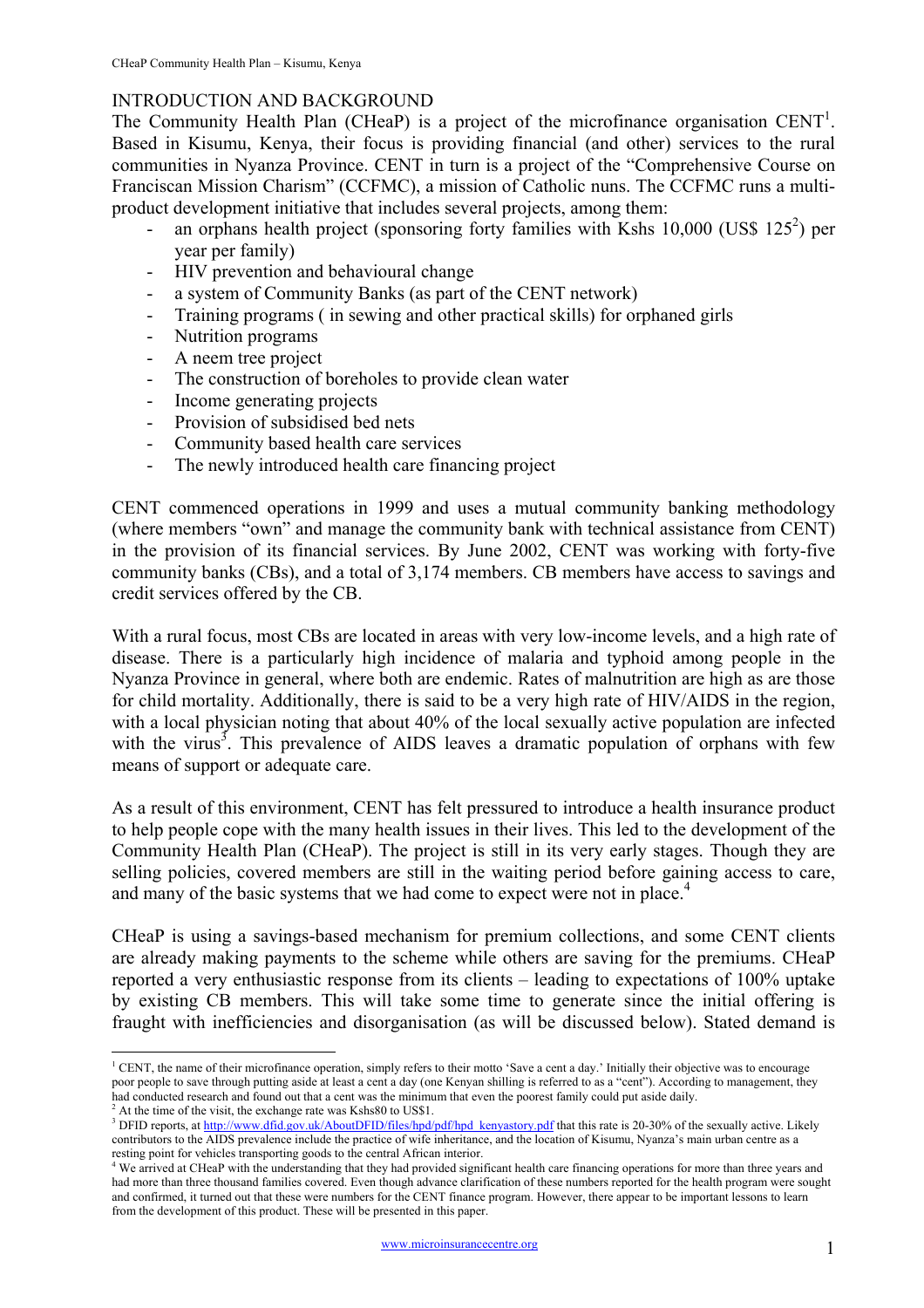excessively high because clients perceive dramatic savings through membership in this program. However, the structures (controls, pricing, and procedures) are such that in its current state this program will be unable to provide care for more than a few months.

### THE COMMUNITY HEALTH PLAN PRODUCT:

The health care plan was developed in response to the very serious health and economic conditions in Nyanza Province, by the local Catholic Mission, with a very strong mission to serve the community. The mission of CHeaP is "To provide [an] affordable health care insurance program to [the] majority of people earning less than a dollar per day." The mission is entirely social, and the product was developed completely with the objective of satisfying local needs without looking at the need for institution building to manage and maintain the product. In fact, CCFMC management themselves point out that their staff have no knowledge of insurance or its requirements. It was with this background that the product has been developed. The key details of the product are noted below.

| <b>PRODUCT</b>       |                                                                                                                                                                                                                                                                                                                                                                                                                                                                                                                                                                                                                                                 |  |  |  |  |
|----------------------|-------------------------------------------------------------------------------------------------------------------------------------------------------------------------------------------------------------------------------------------------------------------------------------------------------------------------------------------------------------------------------------------------------------------------------------------------------------------------------------------------------------------------------------------------------------------------------------------------------------------------------------------------|--|--|--|--|
| Eligibility Criteria | A potential CHeaP member must be a Community Bank member<br>п<br>(not necessarily a borrower since this coverage is not tied to loans).<br>CB membership requires membership in a sub-group of 10-20<br>members, and an equity payment of Kshs 300 (US\$3.75). CB<br>membership opens eligibility to all CENT programs including<br>savings, credit, and insurance.<br>There is no requirement that a certain percentage of the group must<br>٠<br>join.<br>Members are free to choose whom if any in the family may be<br>$\blacksquare$<br>insured.<br>There are no eligibility issues related to current or historical health<br>conditions. |  |  |  |  |
| Coverage             | Out-patient cover only (including consultation, diagnostic tests, and<br>٠<br>medications) $5$                                                                                                                                                                                                                                                                                                                                                                                                                                                                                                                                                  |  |  |  |  |
| Duration of Cover    | Open ended for as long as primary insured continues to be a member<br>П<br>of the CB, and continues to make the required premiums. After one<br>month of non-payment the covered family is technically terminated,<br>however there was no mechanism in place to control utilisation at<br>the hospitals.<br>Though members can choose their payment frequency, all payments<br>п<br>must be paid by the end of the month before coverage. However,<br>given current systems, this is unlikely to be enforceable.                                                                                                                               |  |  |  |  |
| Exclusions           | In-patient care is excluded<br>П<br>Chronic treatment of HIV/AIDS is excluded, although acute care<br>٠<br>requiring outpatient services is covered.<br>Any care before the end of the three-month waiting period after the<br>п<br>first payment.                                                                                                                                                                                                                                                                                                                                                                                              |  |  |  |  |
| Limitations          | Kshs 5,000 (US\$ 62.50) annual limit per insured. (Though all<br>٠<br>systems are manual and it will be very difficult to determine in a<br>timely manner when the limit had been reached.)<br>Member must have made insurance payments covering at least three<br>٠<br>months before access.                                                                                                                                                                                                                                                                                                                                                   |  |  |  |  |
| Mode of Delivery     | Premium collection is through the CB where the premiums are<br>П                                                                                                                                                                                                                                                                                                                                                                                                                                                                                                                                                                                |  |  |  |  |

The Cheap Community Health Plan product details:

<span id="page-2-0"></span><sup>&</sup>lt;sup>5</sup> In discussions with Community Bank clients, there was an understanding that the program actually does provide for inpatient care. Further discussions with CHeaP management confirmed the in-patient exclusion.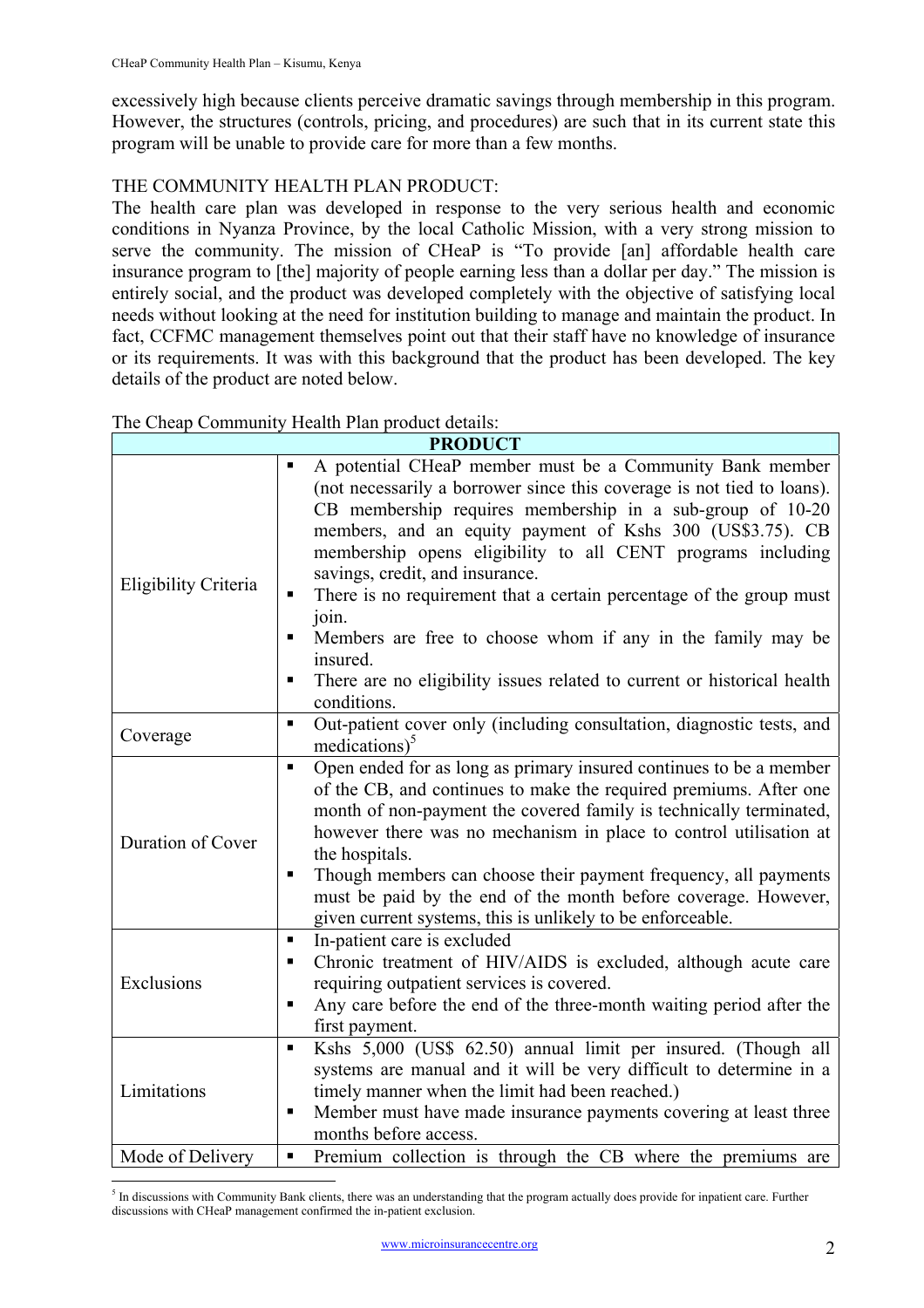|                        | collected by the CB manager and held aside for collection when they<br>are visited by CHeaP or CENT staff.                 |  |  |  |  |  |
|------------------------|----------------------------------------------------------------------------------------------------------------------------|--|--|--|--|--|
|                        |                                                                                                                            |  |  |  |  |  |
|                        | Outpatient services are provided through ten catholic mission<br>п<br>hospitals spread throughout the district.            |  |  |  |  |  |
| <b>PRICING</b>         |                                                                                                                            |  |  |  |  |  |
|                        | Kshs 1 (US\$0.0125) per day per insured member of a household.<br>٠                                                        |  |  |  |  |  |
| Premium                | Kshs 360 per person per year (US\$4.50). "Save a cent and it makes                                                         |  |  |  |  |  |
|                        | sense" is the marketing tag line.                                                                                          |  |  |  |  |  |
|                        | Members may choose the frequency of their premium payments as<br>п                                                         |  |  |  |  |  |
|                        | long as each month's payments are completed before the end of the                                                          |  |  |  |  |  |
| Method of payment      | month before care is to be provided.                                                                                       |  |  |  |  |  |
|                        | Payment is made to the CB cashier, and held by the CB manager<br>п                                                         |  |  |  |  |  |
|                        | Members must provide photos of each family member for the<br>٠                                                             |  |  |  |  |  |
|                        | identification cards.                                                                                                      |  |  |  |  |  |
|                        | Identification cards for each insured are provided at no charge by<br>п                                                    |  |  |  |  |  |
| Other                  | CHeaP. The Kshs 70 (US\$0.90) cost for each individual member's                                                            |  |  |  |  |  |
|                        | card is to be borne by CHeaP.                                                                                              |  |  |  |  |  |
|                        | No co-payments are charged. Insured are free to use the outpatient<br>٠                                                    |  |  |  |  |  |
|                        | services at will.                                                                                                          |  |  |  |  |  |
|                        | There are no deductibles<br>п                                                                                              |  |  |  |  |  |
|                        | <b>PLACE</b>                                                                                                               |  |  |  |  |  |
|                        | Ten Catholic mission hospitals spread throughout the market area, in<br>п<br>or near most market centres.                  |  |  |  |  |  |
|                        | The peri-urban CCFMC hospital visited was clean, and had short<br>п                                                        |  |  |  |  |  |
|                        | lines for outpatient care.                                                                                                 |  |  |  |  |  |
|                        | <b>PROCESS</b>                                                                                                             |  |  |  |  |  |
|                        | Client group pay Kshs 300 (US\$ 3.75) to join the CB<br>п                                                                  |  |  |  |  |  |
|                        | Individual group members then pay Kshs 300 to join CB. This<br>п                                                           |  |  |  |  |  |
|                        | provides the individuals within the group with access to savings,                                                          |  |  |  |  |  |
|                        | credit, insurance, and other planned services.                                                                             |  |  |  |  |  |
|                        | Each individual member choosing insurance must make at least three<br>Е                                                    |  |  |  |  |  |
|                        | months of premium payments during an initial waiting period                                                                |  |  |  |  |  |
|                        | (implemented as a control against adverse selection) before access to                                                      |  |  |  |  |  |
| Enrolment/Renewal      | care starts.                                                                                                               |  |  |  |  |  |
|                        | Members are required to complete a detailed application form (that<br>п                                                    |  |  |  |  |  |
|                        | substantially copied from one of the national<br>health<br>was                                                             |  |  |  |  |  |
|                        | management organisations)<br>CHeaP receives photographs of each family member covered and ID<br>п                          |  |  |  |  |  |
|                        | cards are prepared for each family member                                                                                  |  |  |  |  |  |
|                        | ID cards of family members remain valid for as long as the principal<br>٠                                                  |  |  |  |  |  |
|                        | policy holder continues to make premium payments                                                                           |  |  |  |  |  |
|                        | Members may obtain care at any of the ten hospitals in the CHeaP<br>٠                                                      |  |  |  |  |  |
|                        | network.                                                                                                                   |  |  |  |  |  |
|                        | Patient presents ID card to nurse at hospital registration desk and<br>Е                                                   |  |  |  |  |  |
| of<br>Receipt          | receives a treatment form, completes basic details. Membership is                                                          |  |  |  |  |  |
| Treatment<br>(details) | confirmed solely by the presentation of the scheme ID card.                                                                |  |  |  |  |  |
| of the process are     | Patient carries the treatment form to the consulting physician who                                                         |  |  |  |  |  |
| provided<br>in         | indicates the diagnosis, recommended course of treatment, and                                                              |  |  |  |  |  |
| Appendix 3)            | requirements of tests or medications on the treatment form (Patient                                                        |  |  |  |  |  |
|                        | carries around treatment form to each stop within hospital)                                                                |  |  |  |  |  |
|                        |                                                                                                                            |  |  |  |  |  |
|                        | Patient takes the form to the lab, then back to the doctor, and finally<br>п<br>to the pharmacy where drugs are dispensed. |  |  |  |  |  |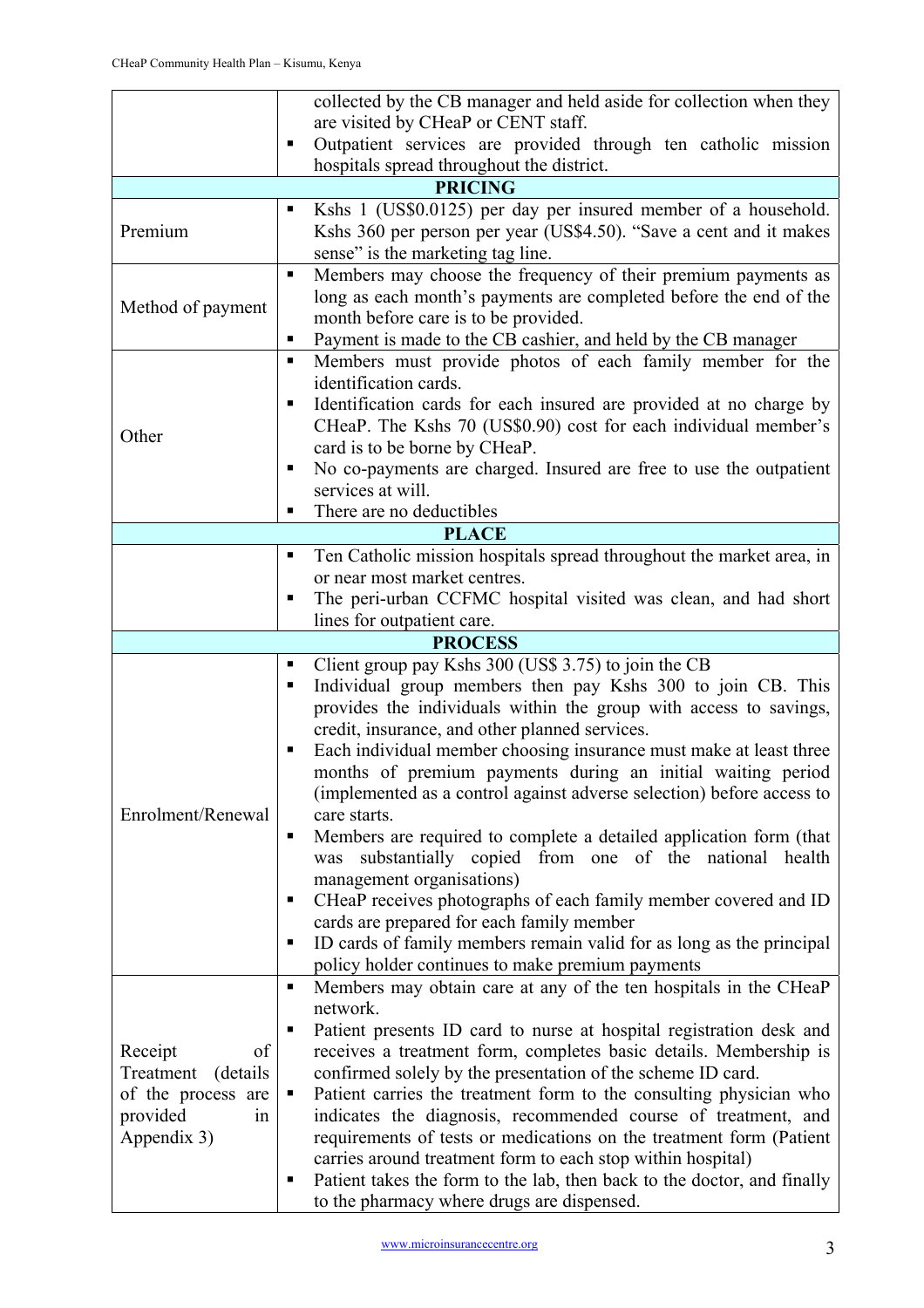| п | Pharmacist retains the form (if it is the last stop), and sends it to<br>٠<br>cashier.<br>The patient returns home without any expenditure other than<br>п<br>transport.<br>In case of admission, fees are to be paid directly by the insured and |
|---|---------------------------------------------------------------------------------------------------------------------------------------------------------------------------------------------------------------------------------------------------|
|   | are non-reimbursable.                                                                                                                                                                                                                             |
|   | PHYSICAL EVIDENCE                                                                                                                                                                                                                                 |
|   | Detailed application form (in draft)<br>п                                                                                                                                                                                                         |
|   | Photo ID card for each person covered (in draft)<br>٠                                                                                                                                                                                             |
|   | Treatment form (in draft)<br>п                                                                                                                                                                                                                    |
|   | <b>PEOPLE</b>                                                                                                                                                                                                                                     |
|   | The manager of their CB who handles local marketing, premium<br>п                                                                                                                                                                                 |
|   | collection, and questions                                                                                                                                                                                                                         |
|   | The field officer who works with the CB manager, and may train the<br>٠                                                                                                                                                                           |
|   | members on the insurance product during marketing efforts.                                                                                                                                                                                        |
|   | The hospital nurses and doctors who appear professional and provide<br>п                                                                                                                                                                          |
|   | clinical treatments                                                                                                                                                                                                                               |
|   | <b>PROMOTION</b>                                                                                                                                                                                                                                  |
|   | Word of mouth by CB Manager to members<br>٠                                                                                                                                                                                                       |
|   | Presentations by field officers during the promotion of the whole<br>п                                                                                                                                                                            |
|   | CENT program and its benefits.                                                                                                                                                                                                                    |
|   | Information on the insurance scheme included with CENT brochures<br>п                                                                                                                                                                             |
|   | Tagline: "Save a cent, and it makes sense."<br>п                                                                                                                                                                                                  |

#### **Prevention:**

CHeaP and CENT are a part of the CCFMC (Comprehensive Course on Franciscan Mission Charism) group of projects in Kisumu district. Other projects of the CCFMC include an HIV prevention and behaviour change project, and a community based health care project. These projects' activities include education on community-based healthcare for people with AIDS within the community, and on general hygiene.

Nyanza province, which encompasses Kisumu District, is said to have a very high HIV/AIDS prevalence rate. This clearly creates a strong risk to the insurance project, but the efforts of the HIV P&BC, and the CBHC projects could assist in mitigating some of the insurance losses, at least over time. However, at present, there is no linkage between these projects and the insurance project.

Physicians, and CHeaP's own research, note that malaria is by far the most diagnosed illness in the region. This will likely also be a prominent cost driver for the CHeaP insurance product. CCFMC also runs a bed net project that could help reduce experience levels of the insurance product if the nets were distributed to, and properly used by, insured members.

Management noted that there would be an effort to coordinate these projects in the future.

#### **INSTITUTIONAL STRUCTURE:**

Currently, CHeaP is managed as a financial product of CENT, which has its own Board of Directors, and an accountant. The project manager for CENT also manages the CHeaP project and reports to the Director of the CCFMC. Most of the activity of CHeaP is conducted directly through the staff of CENT and the management of the CBs. Cent's five field officers market and oversee all the community banks and their products (savings, credit, and insurance). These field officers report to the CHeaP/CENT project manager.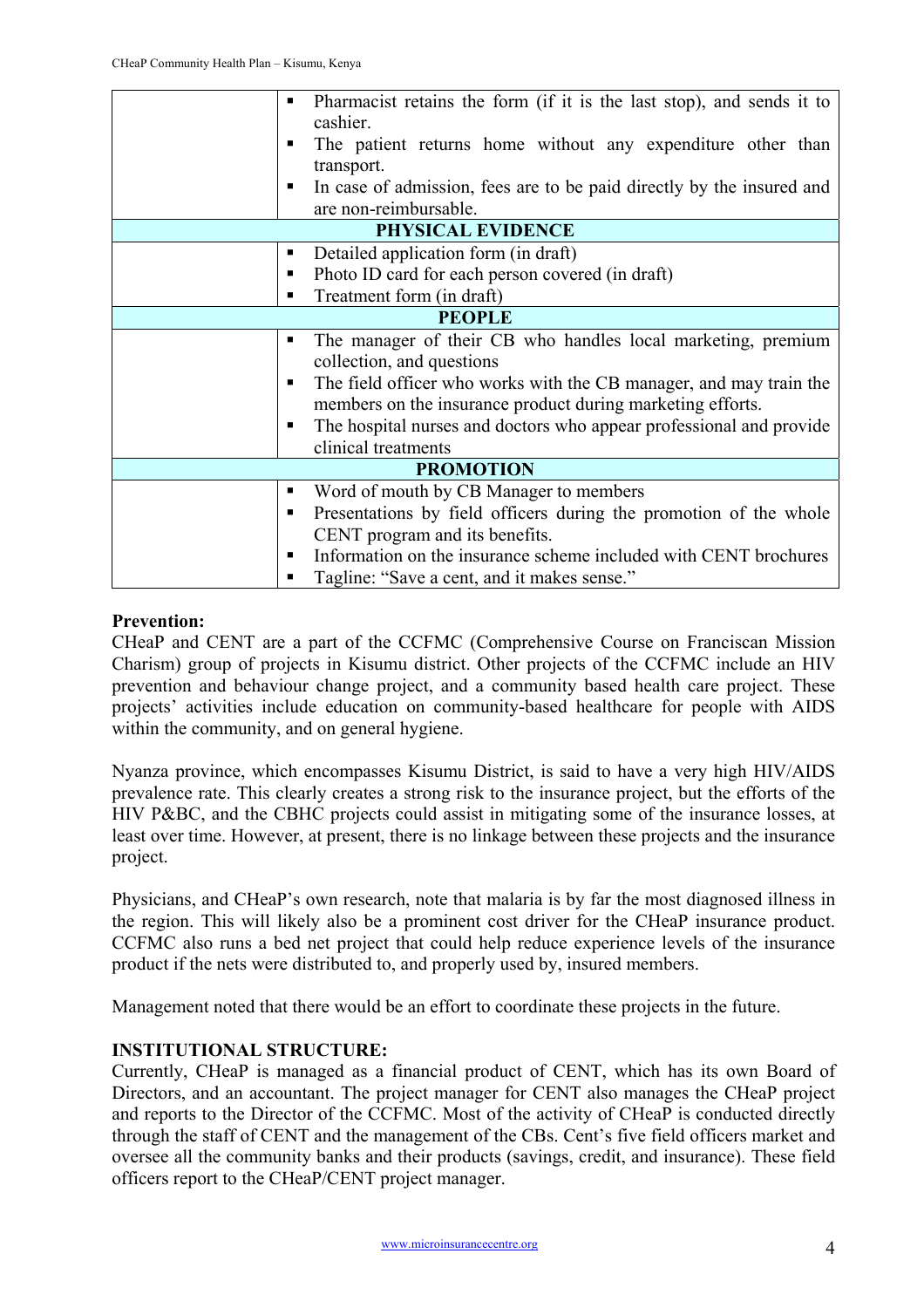Management is beginning to recognize however that CHeaP is much more complex than their basic savings and credit products, and thus they have plans to put in place a separate institutional structure for CHeaP. At that point, CHeaP would cease to be simply a CB product, and would become a program with its own marketing and support staff.

Ultimately the Director of the CCFMC makes the key decisions. This is appropriate because this is where the risk lies. If the project performs poorly, it is the CCFMC that will need to identify funding to cover the shortfalls. At one point, the director was asked why she thought so many people would immediately join CHeaP. She responded without hesitating that people trust the CCFMC. Thus, not only does CCFMC risk funds, they risk their very credibility with this insurance program that the director notes they know very little about.

CCFMC embraces a very strong focus on providing assistance to the "poor" in their market. In response to this, almost all of CCFMC's projects are run as charities. In particular, CCFMC runs their orphan health project on a charity basis. Operations of this program are funded completely from donors under the understanding that the orphans would get no healthcare without this support, because they "would not be able to afford care themselves." This focus and approach is laudable, however, it is questionable if such an organisation should also introduce an insurance type product that requires strict adherence to policies, the generation of a surplus, maintenance of reserves, and specialised skill to identify and manage risks. With the same management for the charity program and the business-focused program, there are likely to be significant problems.

#### **Health Scheme Operations:**

Currently, the structure is such that scheme's operations are very closely integrated with those of the savings and credit operation. Marketing and premium collection for the product is done through the CBs. Health care is provided at the catholic mission hospitals. Members have the freedom to go to any one of ten approved service providers. CHeaP will rely on hospital staff for all procedures that relate to registration and control of service, as well as billing.

As earlier mentioned, the scheme is in its very initial stages. CB clients have the expectation that they will be able to begin to access healthcare at the beginning of September 2002. Through August 2002, only a very small fraction of the CB members have begun to make the required premium payments. This has primarily been a result of the lack of systems for receipting and tracking of these payments.

The program operates under very limited controls against adverse selection, moral hazard, fraud and over utilization. At the time of the visit, there were no formal plans to enhance any of these controls. However, subsequent to the visit, management decided to put the project on hold until they were better able to develop a product that would both aid the market and the minimise the risk to the institution.

The organisation has followed a very weak product development process. The concept came from observing the needs of the community and an institutional desire to help them. Some very basic demand side work was done to assess interest in the general provision of financial products, of which health care financing was one of several components. The product was designed with little knowledge of proper insurance procedures, and then was announced to the membership and rolled out. Among the issues that have resulted from this process:

| <b>Issue:</b>                  | <b>Result:</b>                                  |  |  |  |
|--------------------------------|-------------------------------------------------|--|--|--|
| Training has been very limited | Clients have been left with a significantly     |  |  |  |
|                                | distorted view of the product and its coverage. |  |  |  |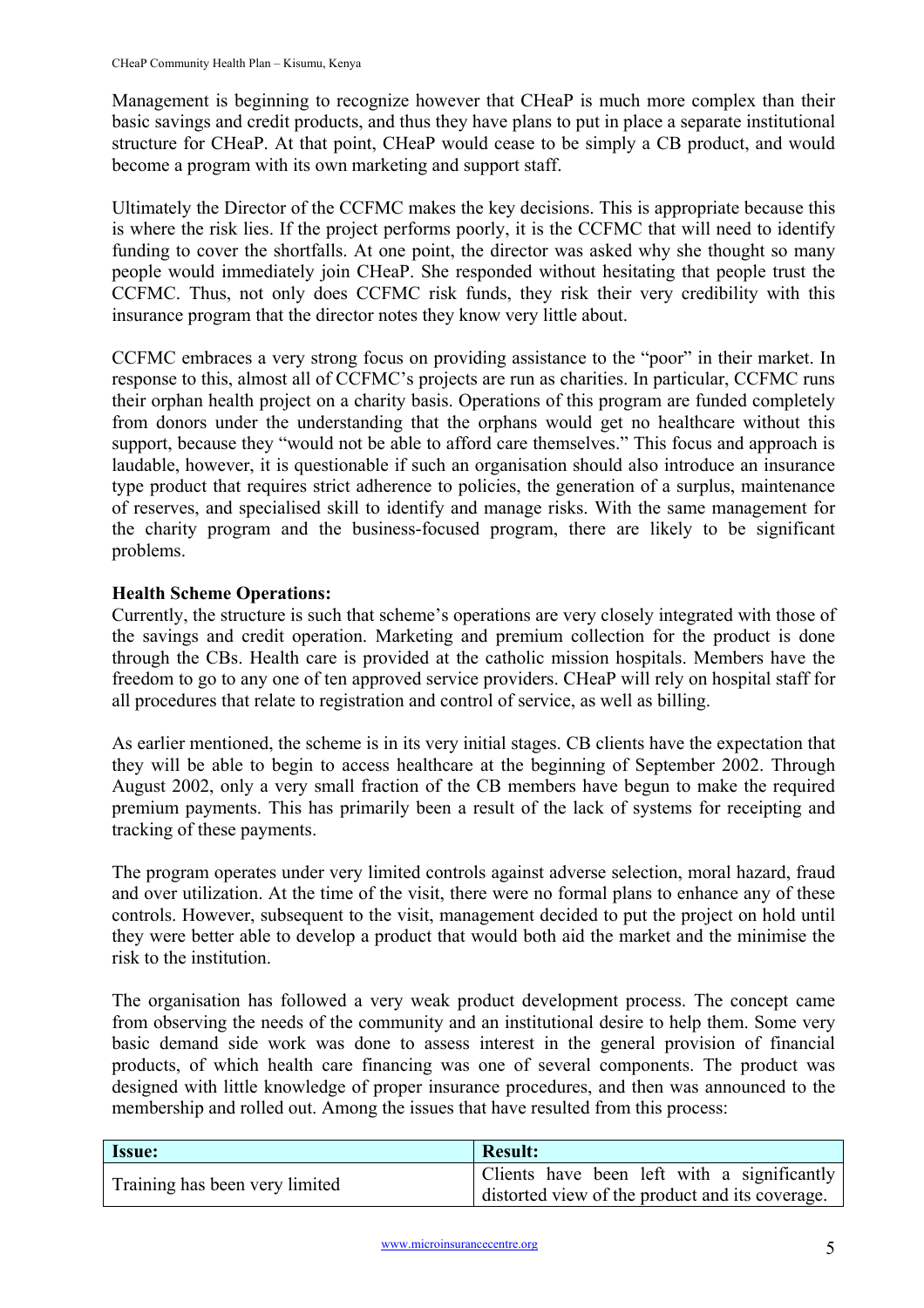| Transactional documents are not available                                                 | Even after collecting premiums for almost<br>three months before the visit, there was no<br>application form available, and there are no<br>receipts for people to confirm their payments                                                                      |  |  |
|-------------------------------------------------------------------------------------------|----------------------------------------------------------------------------------------------------------------------------------------------------------------------------------------------------------------------------------------------------------------|--|--|
| Hospitals have not been trained on processing                                             | There are likely to be errors in claims                                                                                                                                                                                                                        |  |  |
| patients with this new program                                                            | procedures                                                                                                                                                                                                                                                     |  |  |
| No procedures or policies are documented                                                  | This exacerbates the confusion since people<br>cannot get clarification on processes.                                                                                                                                                                          |  |  |
| The projections had errors that dramatically<br>altered the likely outcome of the program | The correction of one error in the calculation<br>of likely claims changed a very favourable<br>projection of net earnings into a dramatic loss.<br>Many decisions were based in the projection of<br>surplus generation that was erroneous.                   |  |  |
| No objectives were quantified                                                             | There would be no way to legitimately assess<br>progress                                                                                                                                                                                                       |  |  |
| Controls are very weak                                                                    | An immediate total rollout will likely increases<br>losses as management learns lessons over a<br>broad market.                                                                                                                                                |  |  |
| Pricing was conceptual rather than based on<br>financial considerations                   | The price is so low that several potential<br>clients reported that they would not buy the<br>product because CHeaP could not possibly<br>cover everyone at that price. Others noted that<br>they know CHeaP will have to pay much more<br>than their premium. |  |  |
| There is a weak structure of accountability                                               | The premium funds may pass through several<br>hands before a formal accounting increasing<br>the risk of fraud.                                                                                                                                                |  |  |

A proper product development process may have assisted them in refining the product in such a way that many of these issues could have been addressed before the institution risked full rollout.

#### **Accounting:**

Accounting processes at CHeaP are completely manual and require both record keeping and initial safekeeping of premiums by the CB manager (a control risk). Claims from the hospitals will also be passed through the CB managers. Structures for confirming claims have not been developed and the expectation is to simply pay the invoices as they are received. There is no capacity to confirm clinical treatments, and there are no medication limits (except for the maximum per year claim value). Their accounting processes have not yet been fully tested but clearly show several important weaknesses in terms of controls and information management.

Aside from tracking cash flows and claims versus premiums, management did not seem to have a clear idea of what information to collect, or which key ratios to monitor. There is a need to significantly strengthen the management accounting function of the program and for management to have a better understanding of what information to track, and how it should be tracked.

The pricing exercise for CHeaP started with a survey of what their potential members earned on an average day, and what they could afford to pay for health care cover. From this they found that earnings averaged 80 Kshs (US\$1) per day, and then determined that these households could afford to pay one Kenya schilling (US\$ 0.0125) per day per person towards health care costs. This was deemed especially appropriate since it nicely led to what became their marketing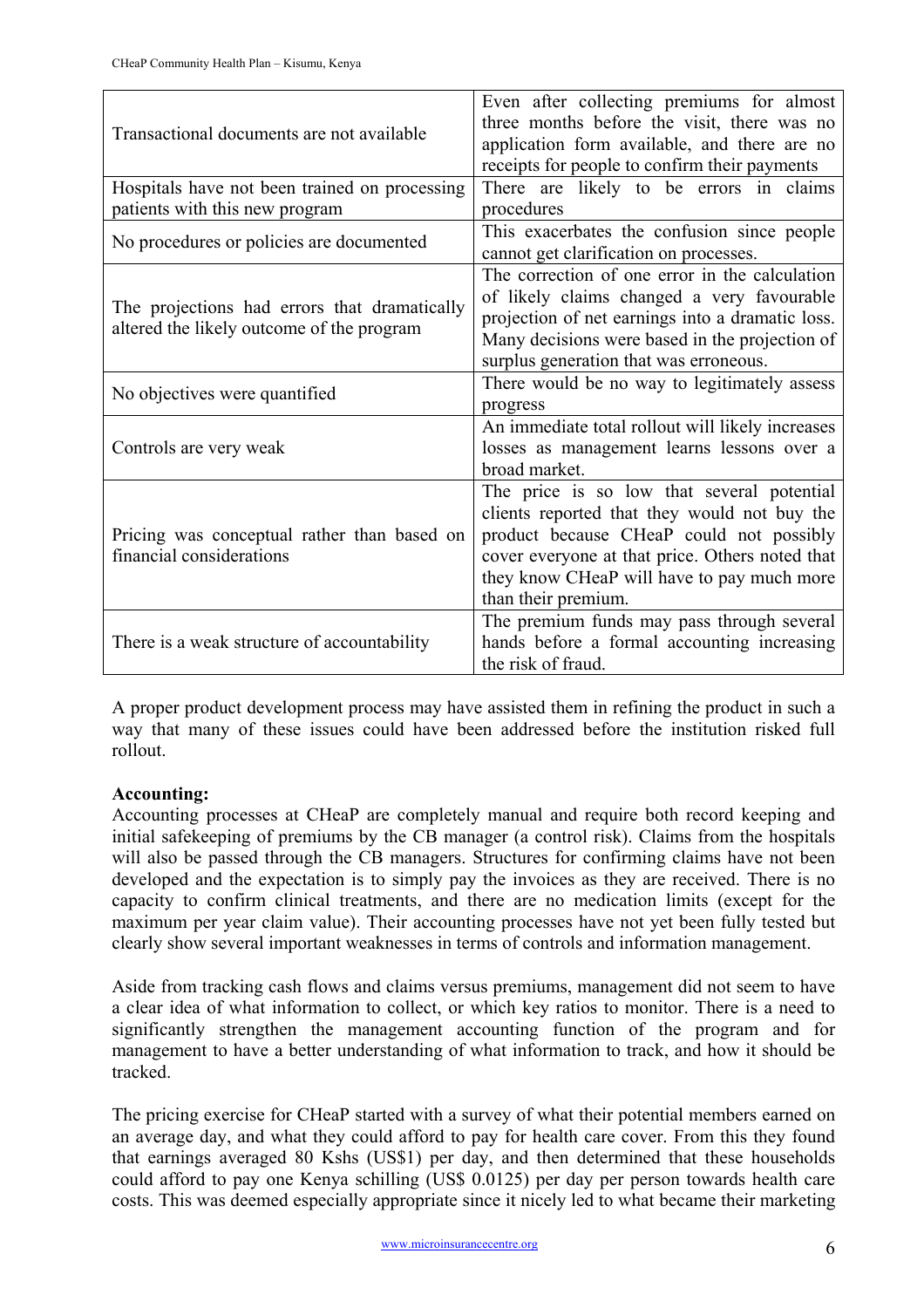tag line: "Save a cent, and it makes sense." It was inferred that the ability to use this tag line actually drove the finalising of the price as one cent.

#### **Marketing**

Initially, the CENT manager marketed the product to CB management, their members, and potential members. This was done during regular management visits to the CBs. The marketing has now passed to the CB managers. Training of these managers was very limited, and tools for marketing and management of the product (brochures, posters, even receipts for the acceptance of premiums, and policy information) have not been provided. Procedures and policies documents are also lacking.

Marketing through the bank managers has the potential to reduce administrative costs for the program. However, it would have to be backed up with thorough training for the bank managers and the development of a clear and standardized marketing approach.

The community bank managers report that there has been a very enthusiastic response from their members. However, it is apparent from focus group discussions that this response is based on several key factors that members are considering in their decision-making process. These are:

- 1. The erroneous understanding that the insurance will cover in-patient care as well as outpatient.
- 2. That with a very large percentage of the adult population said to be HIV positive, coupled with a lack of HIV testing facilities in the region, each person is aware that they could very well be carrying the HIV virus and therefore stand to benefit well in excess of their contributions.
- 3. Recognising the high rates of illness in the region and the cost of health care, people have a very high likelihood of using far more in benefits than the cost of the premium.

At this point, the interest is therefore based on misunderstanding the product, and poor pricing. This is a very dangerous combination.

Marketing efforts seem to consist primarily of educating potential clients about the benefits of risk pooling. Communication about the product has been very vague since the product definition itself has been a bit fluid. The product, as currently marketed, has very limited controls. There are no limits to types of illnesses covered or drugs utilized, neither are there co payments. The management now realizes that this initial product cannot be sustainably delivered and plans to revisit the pricing and possibly the coverage as well. Future marketing efforts that communicate these changes are likely to result in added confusion, and a decline of interest in the product.

In most places, among the most important sources of health care financing are family and friends (whether through gifts or loans). In the Kisumu area, within a country that is known for its "harambe" spirit (collective funding for important events), this source has all but dried up. It was explained by several people (including the Director of CCFMC, and the physician at Saint Anne's Hospital) that the AIDS problem has reached such proportions that anyone who is sick at all, regardless of the cause, is assumed to suffer from AIDS. Because they see AIDS as incurable, they refuse to help fund any medical treatment for friends or relatives, arguing that the money will simply be wasted. Thus, in the region around Kisumu people are happy to contribute money for a funeral, but will not help pay for someone to get well. This leaves people dying in the villages because they cannot generate funds for treatment.<sup>[6](#page-7-0)</sup> It also leaves the hospitals,

<span id="page-7-0"></span><sup>&</sup>lt;sup>6</sup> We were also informed that it is prestigious for people to die in a hospital, rather than in the village, so families sometimes use their last funds **by** We were also informed that it is prestigious for people to die i to get someone into the hospital simply to die there.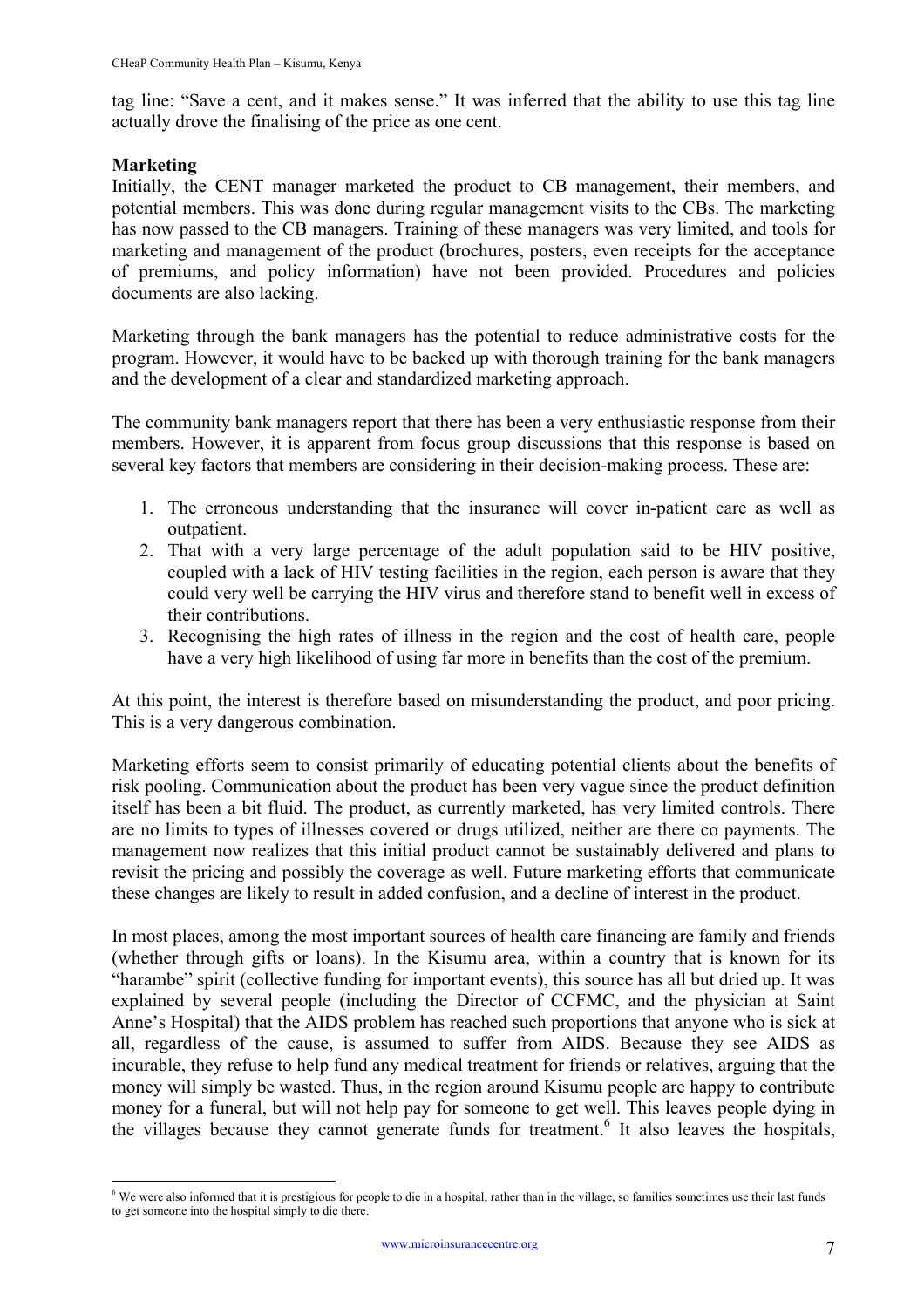especially outside the urban areas, operating far from capacity since so few people are able to afford to come for treatment.

#### **Overall:**

The program is newly operational and comparable financial information is not yet available. Management had not yet developed a structure for monitoring the progress of the scheme, beyond tracking the numbers of members. Management is currently looking at tracking claims versus premiums as well as cash flows. Systems for tracking these and other key performance indicators have not been put in place yet, and since it is a manual system, timely and accurate accumulation and reporting of transactions from distant CBs and providers will likely prove a significant challenge.

CHeaP had developed a set of projections that it used to make several key decisions. During the visit, it was found that there were calculation errors and problems with some of the assumptions. These were corrected and adjusted and a revised set of projections was produced. The revised set of projections retained the current premium to show how it would affect the projections based on more realistic projections. In addition, the rate of growth was retained until CHeaP adjusts the premium, the coverage, the cost structure, or some combination of each. Such adjustment will be necessary, and will result in adjusted growth projections.

| <b>Indicator:</b>                                             | Initial Projections (for<br>quarters $7-10$ : | <b>Adjusted Projections</b><br>(for quarters $7-10$ ): |
|---------------------------------------------------------------|-----------------------------------------------|--------------------------------------------------------|
| Admin to Premiums:                                            | 54%                                           | 42%                                                    |
| Claims to Premiums:                                           | 17%                                           | 280%                                                   |
| Total outflows to total inflows                               | <b>27%</b>                                    | 318%                                                   |
| Change in premiums written<br>(year $1$ to year $2$ ):        | $+91%$                                        | $+91%$                                                 |
| Member utilisation:                                           |                                               |                                                        |
| Number of outpatient<br>visits per person per year            | 0.6                                           | 4.2                                                    |
| Average cost per<br>outpatient visit (US\$)                   | 1.25                                          | 3.00                                                   |
| Reserves to claims (assumes<br>no loss of reserves in Q1-10): | 180%                                          | 13%                                                    |

Some projected ratios calculated during the visit based on the initial projections and then on the adjusted projections, include:

The most significant differences relate to the utilisation where the number of visits projected initially was clearly to low, and the cost, even based on negotiated fees, was too low.<sup>[7](#page-8-0)</sup> Clearly given the present mix of product components and premiums, the premiums are too low (to cover this package of products and operations) by a factor of over three times. CHeaP noted that they would halt movement on the product until they re-evaluate their mix of premium, cover, and administration.

<span id="page-8-0"></span><sup>&</sup>lt;sup>7</sup> CHeaP negotiated with the hospitals to obtain consultations for Kshs 30 (US\$0.38) versus the regular charge of Kshs 100 (US\$1.25), and they agreed to cap medication costs to Kshs 100 per visit versus a broad range of fees. Diagnostic charges were not negotiable.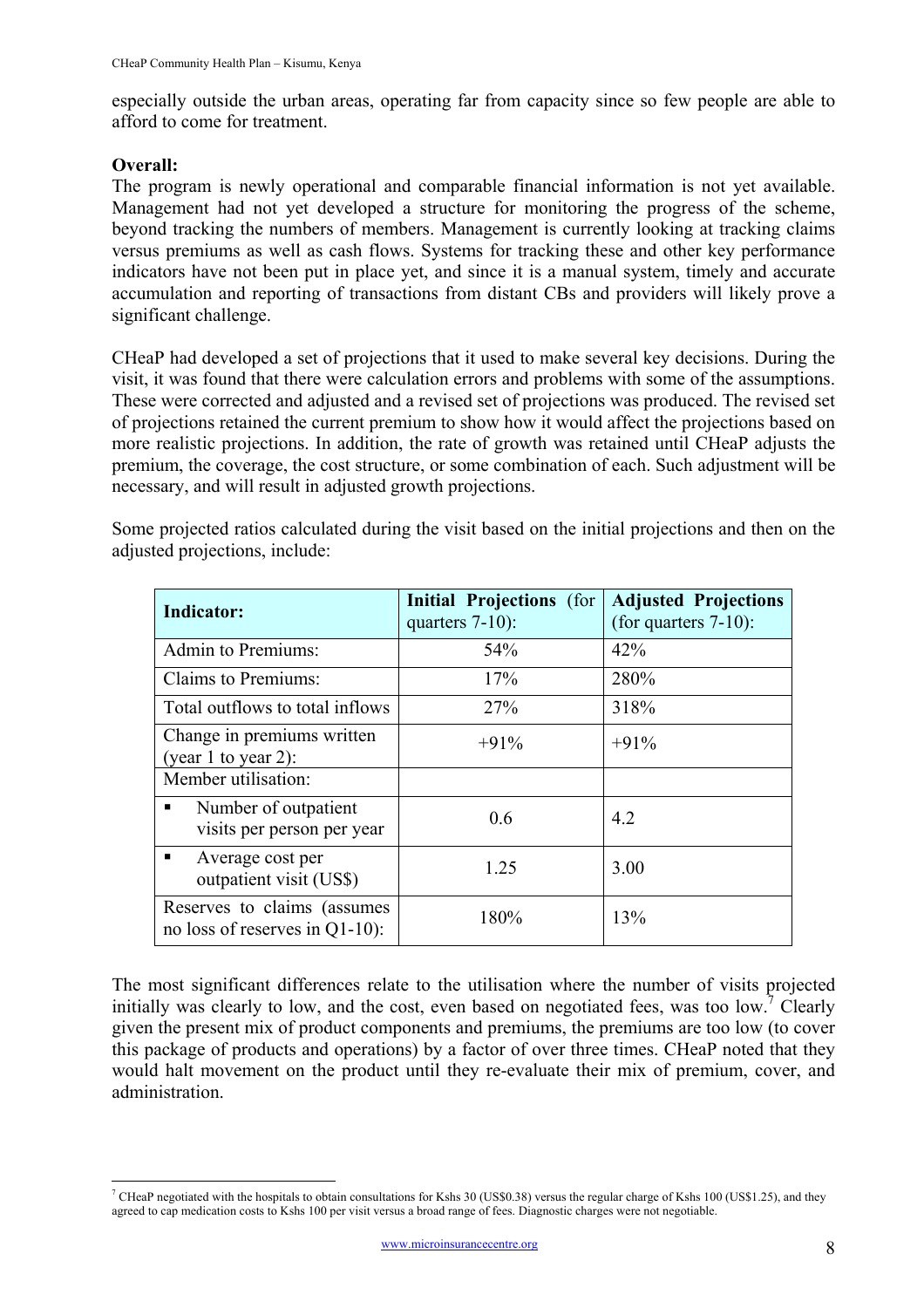#### **Likelihood of Sustainability:**

 $\overline{a}$ 

Although the program is still in its infancy it is clear to all that continuing with their rollout process with the product in its current state would lead to almost certain disaster for CCFMC. A graph of the net inflows/outflows projected for the program's first ten quarters and based on both initial and corrected/adjusted figures is provided below.



Clearly, the adjusted line shows that this is not a sustainable product given its current components.

CHeaP is faced with several risks/challenges whereby unless the control structure is significantly altered immediately, will compromise its ability to operate for more than a few months. Some of these challenges include:

- The likelihood that actual demand will be significantly less than what has been projected: There is a high theoretical demand for the product however this is based on a misunderstanding of the product components by the intended market.<sup>[8](#page-9-0)</sup>
- Difficulty in avoiding adverse selection: In a population with a very high HIV/AIDS prevalence it will be difficult to avoid adverse selection without extensive controls which are not present in the current product.
- **Pricing:** Even discounting the risk of high claims due to HIV/AIDS, the product is priced so low that clients we spoke to saw this as a huge benefit to them where they state that their claims will easily exceed the premium amount. When asked how the rest of her bills will be paid, one insured client gleefully noted "it will have to be paid by CHeaP". As is appropriate, there was an attempt to price the product to match the community's income levels. This should be one component in a complicated mix that makes up a professionally derived price. However, CHeaP management did not have the skills or background to adequately assess the full range of components that are integral parts of the pricing formulation. Some of the other components include adequate reserves, realistic estimates of utilisation, operating costs, and others.

<span id="page-9-0"></span><sup>&</sup>lt;sup>8</sup> Institutions are commonly optimistic about the demand for particular services, especially when they have not conducted adequate demand side research. As an example, in one community bank with 556 members we were told that all members wanted to join. From this CB only ten families had actually registered and paid. Part of the problem is certainly the lack of formal documents. However, it is also highly likely that effective demand is not in fact 100%.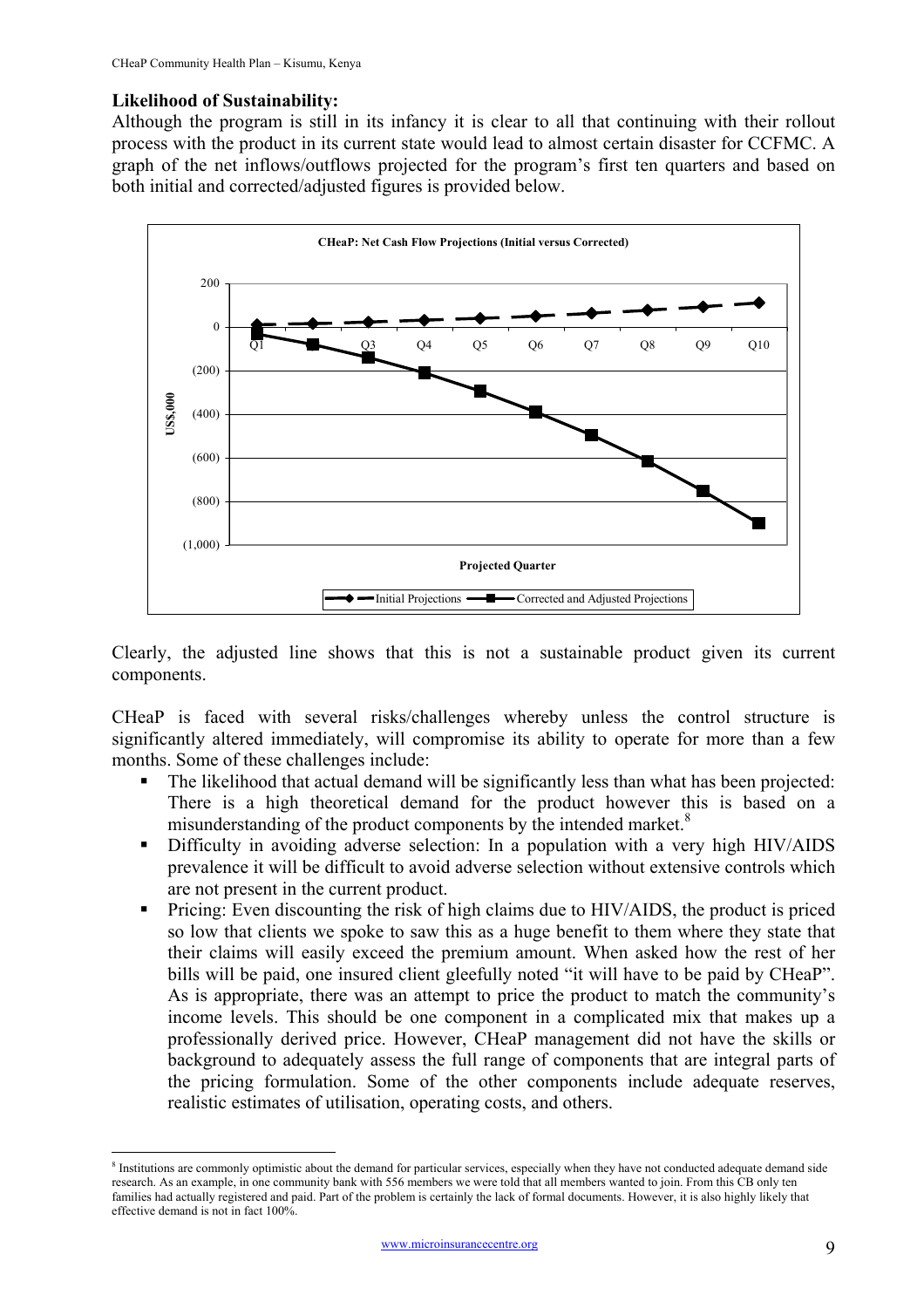Lack of reserves: Although they must take responsibility for underwriting any losses, neither CENT nor CCMFC are in a position to do so. The only reserves for this program that the organisation holds are the three months of premium payments paid before the insured receive access to care. A family of five will pay a premium of Kshs450 (US\$5.63) during the first three months. One case of typhoid in the family (which was noted as common in Kisumu) would cost Kshs330 (US\$4.13).<sup>[9](#page-10-0)</sup>

Pricing is not the only issue in this case. It is important when working with this market to balance the premium, with coverage, demand, operating efficiencies, and the need for reserves.

It is reasonably clear that CENT and CCMFC have developed a product concept, and skipped the other product development steps to move directly to rollout. Many of the problems that are evident would likely have been seen through prototype and pilot testing.

#### **MANAGEMENT AND GOVERNANCE**

CHeaP enjoys very strong strategic level support. The CCFMC Director is very enthusiastic about the product and strongly champions it. However, CHeaP, as a health care financing program, has an ownership and management structure that is likely to be difficult in balancing the objectives of the Sisters, and that requirements of an insurance product. Ownership is by the Catholic Church whose charity driven philosophy conflicts with some of the fundamental principles governing the operation of a successful insurance business. Both the CCFMC Director and other key management staff recognize the need for intervention to address health issues in the communities in which they operate. However, management lacks knowledge of, and experience with, insurance. CHeaP is therefore an urgent response to a demand without clear consideration of the implications of that response. Management lacks a clear understanding of the controls and procedures required to safeguard institutional viability.

The CCMFC Director noted that their most valuable asset is that people in the region trust them. The reputational risk to the organisation of this insurance product is significant and real. It was suggested during the visit that CHeaP stop all new client intakes, and reassess their ability to offer such a product. Management subsequently agreed, and is reassessing the product.

#### **PARTNERSHIPS**

CHeaP's key partners are the Catholic diocese hospitals within the program's area of operations. There already exists a relationship between CHeaP and the providers since CHeaP is part of a wider framework of interventions by CCMFC that includes the approved hospitals.

The partners exhibit a sense of heightened obligation to help CHeaP get established since they are all part of a common and larger institution – the Catholic Church. The sense of obligation that partners have towards CHeaP is an advantage in a sense since CHeaP has used this to negotiate a cap of Kshs100 (US\$1.25) for all drugs, and Kshs30 (US\$0.38) for consultations. While this might not be sustainable for the partners over time, it helps CHeaP mitigate the effects of adverse selection and poor pricing by significantly lowering the cost of treatment. The hospitals are interested because they are operating far below capacity and see low paying customers as better than empty waiting rooms (although the drug subsidy is likely top prove rather painful over time).

Because CHeaP is a product of CENT, there is not effectively a partnership arrangement at this time. There was discussion of separating these organisations and creating a partnership relationship. The costs of the offering the CHeaP product have not been tracked by CENT.

<span id="page-10-0"></span> 9 The component cost of outpatient typhoid care is: consultation at Kshs30 (US\$0.38), typhoid test (the "widow's test") at Kshs200 (US\$2.50), and norfloxicine as the curative drug capped at Kshs100 (US\$1.25)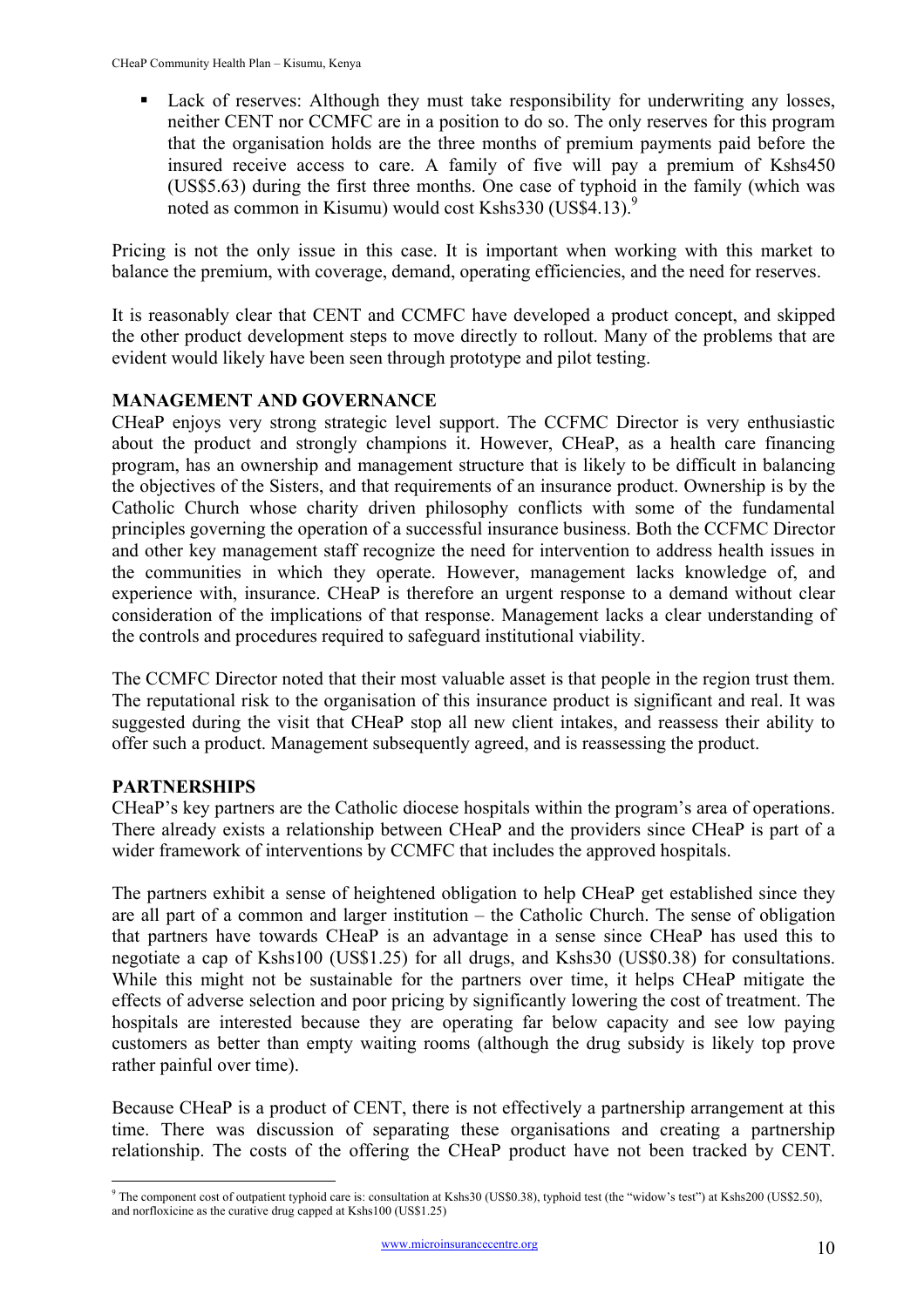There is a partnership role with the Community Banks that are separate institutions from CENT, though overseen by them.

|                                   | <b>PROVIDERS</b>                                                                                                                                                                                                                                                                                                     | <b>Community Banks</b>                                                                                                                                                                                                                                                                                                                                                                                        |
|-----------------------------------|----------------------------------------------------------------------------------------------------------------------------------------------------------------------------------------------------------------------------------------------------------------------------------------------------------------------|---------------------------------------------------------------------------------------------------------------------------------------------------------------------------------------------------------------------------------------------------------------------------------------------------------------------------------------------------------------------------------------------------------------|
| Objectives<br>and<br>expectations | Utilisation of drugs that are<br>close to expiry<br>Ability of the community to<br>п<br>access quality healthcare<br>Shifting payment<br>modes<br>п<br>from cash and individual<br>credit, to institutional credit.                                                                                                  | A product to add value to members<br>п<br>Improved member health<br>$\blacksquare$<br>Member retention<br>п<br>Increased membership<br>$\blacksquare$                                                                                                                                                                                                                                                         |
| Relationship                      | $\blacksquare$<br>Initially positive since both<br>provider and CHeaP are part<br>of a larger network of<br><b>CCFMC</b> projects<br>Still largely untested                                                                                                                                                          | Initially positive, though CBs do not<br>п<br>identify CHeaP as separate from CENT<br>since the management is the same.                                                                                                                                                                                                                                                                                       |
| Roles within the relationship     |                                                                                                                                                                                                                                                                                                                      |                                                                                                                                                                                                                                                                                                                                                                                                               |
| Partner role                      | Provision of healthcare for<br>Ξ<br><b>CHeaP</b><br>Accurate<br>timely<br>and<br>Е<br>invoicing<br>Management<br>of<br>control<br>п<br>system                                                                                                                                                                        | Marketing to clients<br>п<br>Collection of premiums though CBs<br>Ξ<br>Recordkeeping<br>Member ID preparation<br>Е                                                                                                                                                                                                                                                                                            |
| CHeaP role                        | Administration of the health<br>$\blacksquare$<br>insurance scheme<br>Timely payment of invoices<br>٠<br>Training relevant hospital<br>٠<br>staff on the policies and<br>procedures of CHeaP<br>Providing timely data to<br>ш<br>providers about lapsed and<br>cancelled policies, as well as<br>procedural changes. | Training of CB managers to market<br>$\blacksquare$<br>product<br>Management of premiums and claims<br>П<br>Providing a training guide for training<br>$\blacksquare$<br>members about the CHeaP product<br>$\blacksquare$<br>Overseeing an adequate regimen of<br>controls.                                                                                                                                  |
| Capacity<br>demands               | Minimal for those outside<br>Kisumu where providers are<br>significantly under-utilised<br>In Kisumu itself the situation<br>different<br>completely<br>1S<br>where the CCFMC hospitals<br>said to<br>be<br>already<br>are<br>beyond capacity                                                                        | The<br>frequency and<br>irregularity of<br>$\blacksquare$<br>premium payments makes this a rather<br>complicated task, and there appears to<br>be no formal tracking mechanism being<br>provided to the CB managers to control<br>these operations.<br>Training is clearly required on policies<br>п<br>and procedures as noted by one of the<br>CB managers.<br>Tools to manage the program are lacking<br>Е |

Details of partner expectations and roles within this relationship are provided below.

#### **CLIENT EXPECTATIONS WITH REGARD TO THE PRODUCT**

CHeaP's members have not yet had opportunity to have access to healthcare since those that have paid premiums are still within the waiting period. However, there seems to be significant misunderstanding between their expectations and the program's intentions. Clients expect inand out-patient cover, and are purchasing the product with this expectation. However, the program only intends to offer outpatient care.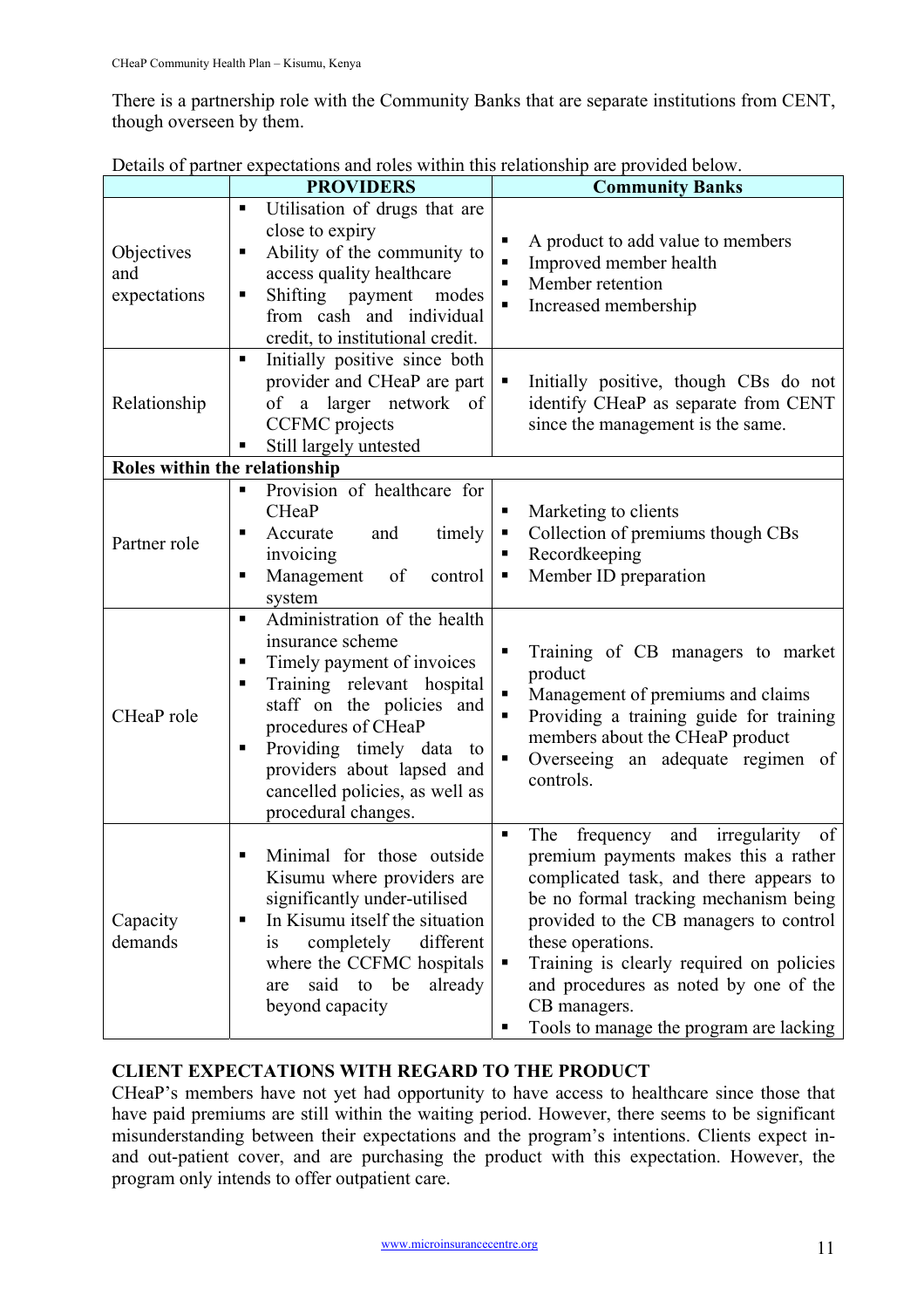The clients who participated in this study indicated that some of them would not have joined if CHeaP's coverage were only for outpatient care. It was evident that for most of the clients, their interest in the product arose from the uncertainty about their sero status given the percentage of HIV positive people in the region. Though even with the limitation, many of the clients expect to benefit well in excess of their contributions.

Members seemed to be comfortable with the idea of risk pooling because they perceived themselves as being at risk, and clearly saw themselves directly benefiting. More savvy potential members were concerned with risk pooling because they were convinced that everyone will use more than the premium amounts.

The clients who participated in the focus group discussion explained that they avoided going to hospital because they can't afford it. When they go to hospital now – which is rarely – they negotiate with the doctor for cheaper alternative medication or for a less comprehensive prescription regimen in order to be able to afford the treatment. They anticipate that their level of utilisation of the hospitals' services will increase significantly once they are insured because then they will not have to spend any additional money to receive treatment. Most of these clients live within walking distance from the hospital (since the community bank is located on the grounds of the hospital) and will clearly increase utilisation.

Those in focus groups also indicated that they expected to receive more comprehensive medication and that the doctor would prescribe the appropriate treatment for them once they became insured since he/she would then be aware that they had no concerns about the cost of the treatment. Because the fees for consultations have been fixed and those for drugs have been capped, this is unlikely to influence CHeaP. Additionally, members are unlikely to experience additional services from the hospital since they will represent directly unreimbursable expenses for hospitals that are already experiencing budget constraints.

Where members may see additional services is in the area of testing since there is no agreement to cap or fix the cost of diagnostic testing. There will be an incentive on the part of the hospitals to conduct "extra" testing. Also, due to ease of access – currently short wait times, outpatient facilities near the community bank, no co-payment requirement, and a prevalence of disease – there are likely to be numerous visits.

#### **RISK MANAGEMENT**

CHeaP has implemented very limited controls for this product. Some potential serious problems with this lack of controls include:

- Clients have the freedom to decide on whom and how many individuals to insure from their household. This exacerbates the potential for adverse selection.
- The program does not have in place systems to track which members' payments are current, and therefore members who have not paid for a period could still receive service.
- Many of the members live within walking distance of the hospital and in the absence of a co-payment; members could get into the habit of coming to hospital for frivolous reasons.
- The program has in place a treatment limit of Kshs 5000 (US\$ 62.50) per year, however without a proper MIS to track usage across the different service providers, insured clients can very easily exceed this limit.
- CHeaP has very limited reserves to cover any financial problems

In general, the program has inadequate controls and a very high exposure to risk from fraud, adverse selection, and moral hazard. Details of their strategies to mitigate risk are provided in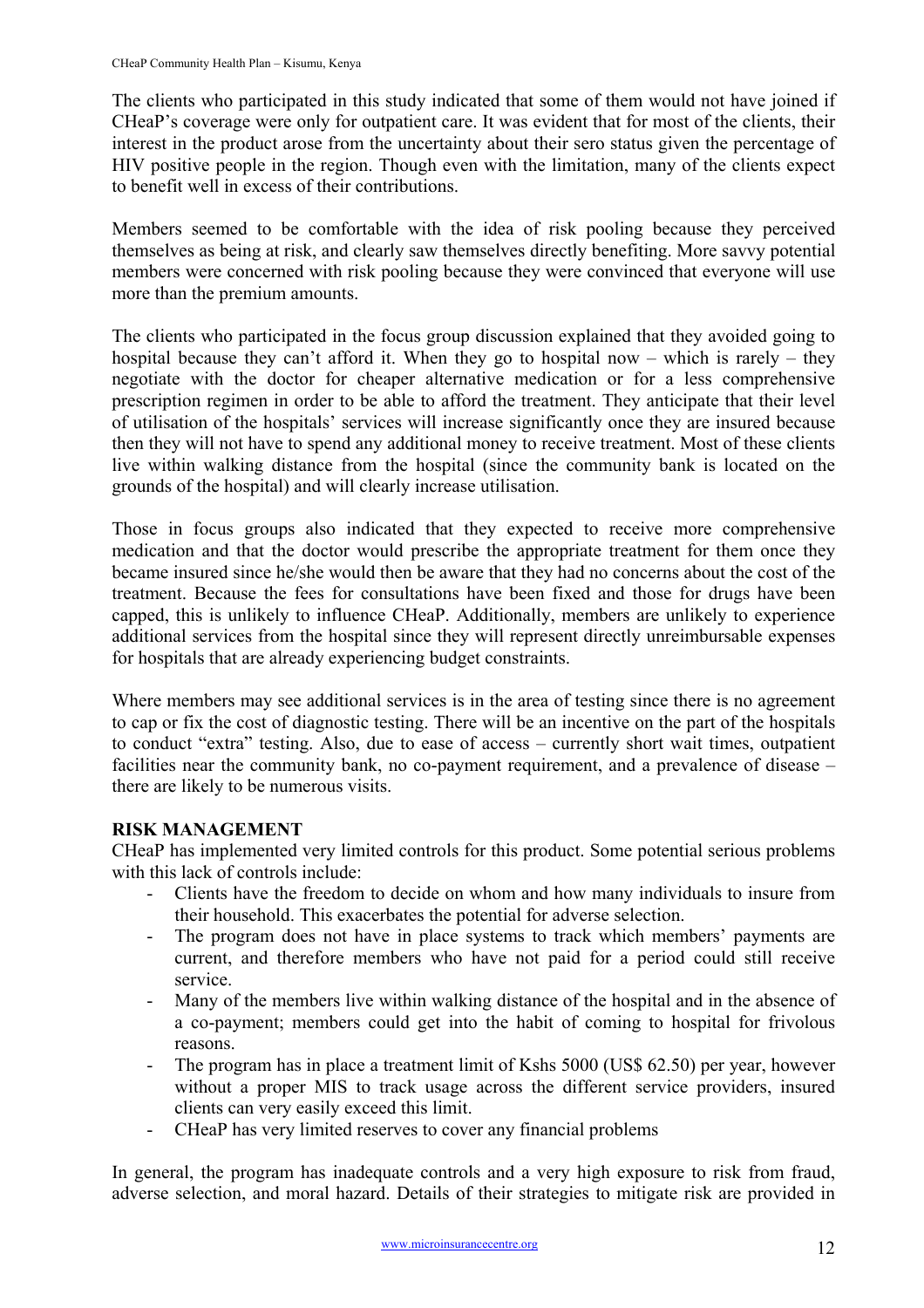Appendix 1: Managing Insurance Risks: Strategies used by CHeaP in its Community Health Plan.

#### **Risks to Partners:**

The hospitals with which the insurance program works are exposed to a high level of risk resulting from the lack of improper risk management within CHeaP. In the event that claims exceed premiums over a period of several months, it is likely that the hospitals will be put under pressure by CCFMC to continue to provide treatment to insured clients without a realistic expectation of payment, especially since the hospitals and CHeaP are under the same ownership. Right from the start, the providers will absorb the risk resulting from CHeaP's pricing structure. Hospitals have already agreed to drop their consultation fee from Kshs 100 (US\$1.25) to Kshs 30 (US\$0.38) for insured clients. CHeaP has also negotiated a standard medication fee of Kshs 100 with the providers regardless of the type of medication. Again, the hospitals are absorbing the extra cost of care.

Discussions with clients indicated that many community members were joining the CBs in order to have access to the health insurance product. If there is truth in this, then CENT could end up with large CBs with few borrowers and savers. In addition, it is unlikely that CHeaP will sustain its operation –even in the long-term – and this would reflect on CENT as well.

#### **SWOT ANALYSIS**

A detailed SWOT analysis is provided in Appendix 2: SWOT Analysis

#### **LESSONS LEARNED**

#### **Operations:**

- The fact that an MFI can effectively administer a credit product does not qualify the same institution to deliver a health insurance product. When they recognised the deficiencies of their health care financing product, management decided to halt the introduction of the product. In structuring the product, they used their knowledge of microfinance, and this proved seriously insufficient.
- There must be protection of the MFIs capital. CHeaP became concerned when they realised how quickly their MFI capital could be depleted covering health care financing claims.
- Institutions need to follow the full product development process and not just rollout with a concept. CHeaP management experienced the problem of skipping the testing stages, and noted that they will pilot test when and if they are ready with a newly designed product.
- It is admirable to want to assist the community. However, as CHeaP has learned, you can only really help if your product and the operations that support it are well designed to the benefit of both the community and the institution. Without proper controls, such a product puts an institution at serious reputational and financial risk.
- Without formal product documentation, it is difficult to control the message of the product and the policies and procedures the staff follow in managing the product. CHeaP found clients, community bank staff, and hospital staff confused about the operation and details of the product.

#### **Marketing:**

 While health insurance product marketing to community groups seems to generate significant levels of interest, this often does not translate into actual purchases for various reasons. CHeaP reports an enthusiastic response to their initial marketing efforts. However only a very small proportion of their community bank clients have actually began to make premium contributions. This is partly because systems are not fully in place, partly because some potential clients do not believe that the product can work, and partly because of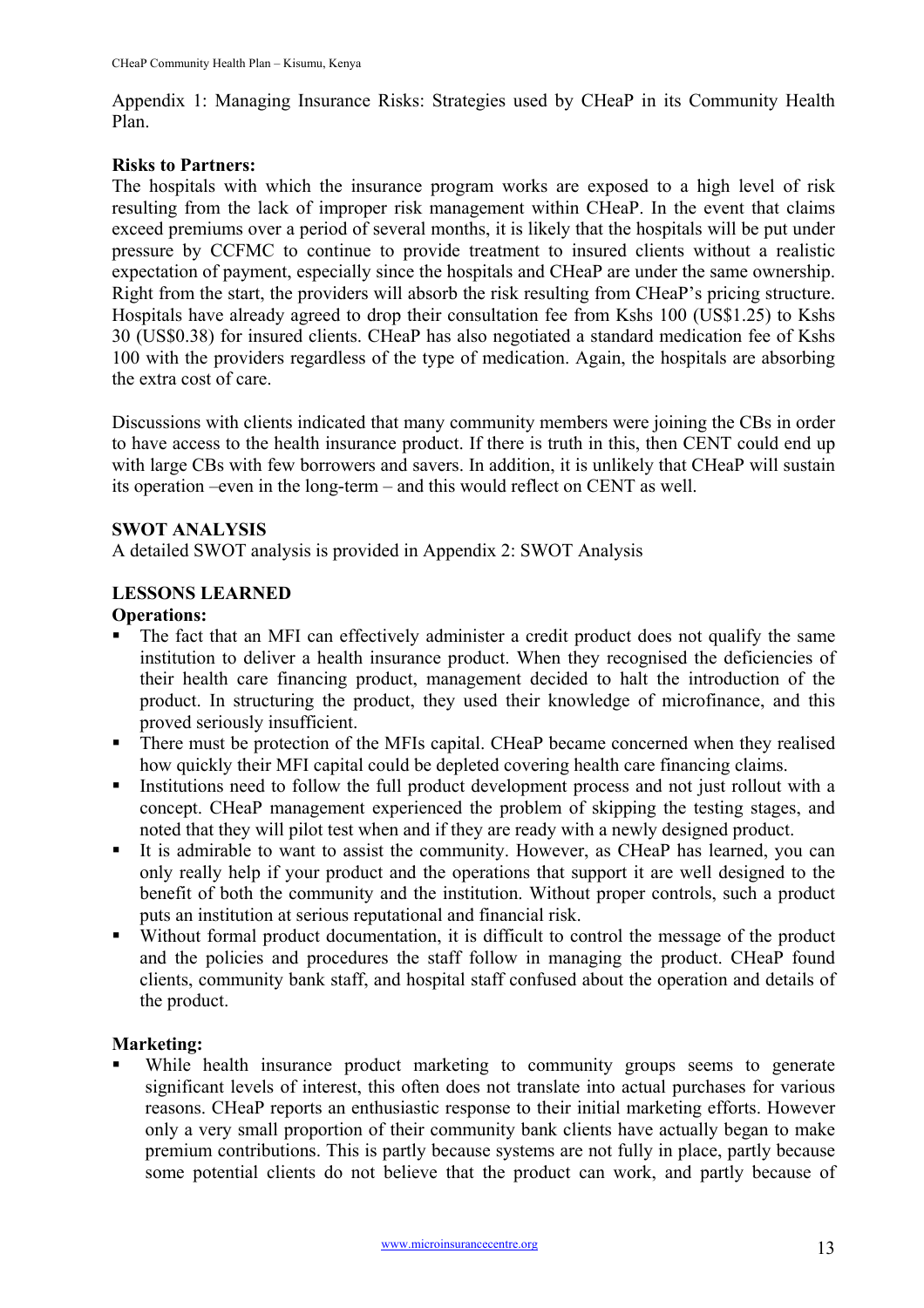natural new product purchasing behaviours. Thus, projections must reflect a more gradual uptake.

 A standardised approach to marketing may have been a better approach for CHeaP. The current system has led to significant confusion about the product coverage, and would like result in credibility problems as people tried to use services and were then told of the limitations of treatment.

#### **Accounts:**

- Pricing must be conducted based on realistic expectations of loss experience, operational costs, reserves, and surplus. Otherwise, it is almost inevitable that the institution will be forced to go back to clients with an increased premium. CHeaP based their pricing on social objectives only without clearly understanding the cost structure of an insurance product.
- Before a product is offered, the institution must clearly understand the flow of payments, and provide for proper transactional documentation. CHeaP had no documentation to guide the collection process, and provided no receipts to maintain cash controls.

#### **Partners:**

- All partners in an insuring relationship stand to absorb some risk. The underwriter, who in the case is CENT, the MFI, holds the ultimate financial risk. However, other partners experience reputational risk, whereby if the product fails, their reputation is damaged, as is the case with CCFMC. The hospitals in this instance also take on significant credit risk in that they will rely on CHeaP to pay the treatment bills in arrears (at least thirty days, but more likely sixty days in arrears). If Cheap has poorly calculated its premiums, or experiences inefficient operations, than the hospital may be at a loss for collection of those treatment costs.
- Because of the risk to the partners, they should make sure that the insurer is credible as a means of reducing their own risk. One of the key issues that made CCFMC halt the rollout of this product was the recognition of the strong potential to suffer reputational damage because of the problems with the CHeaP program.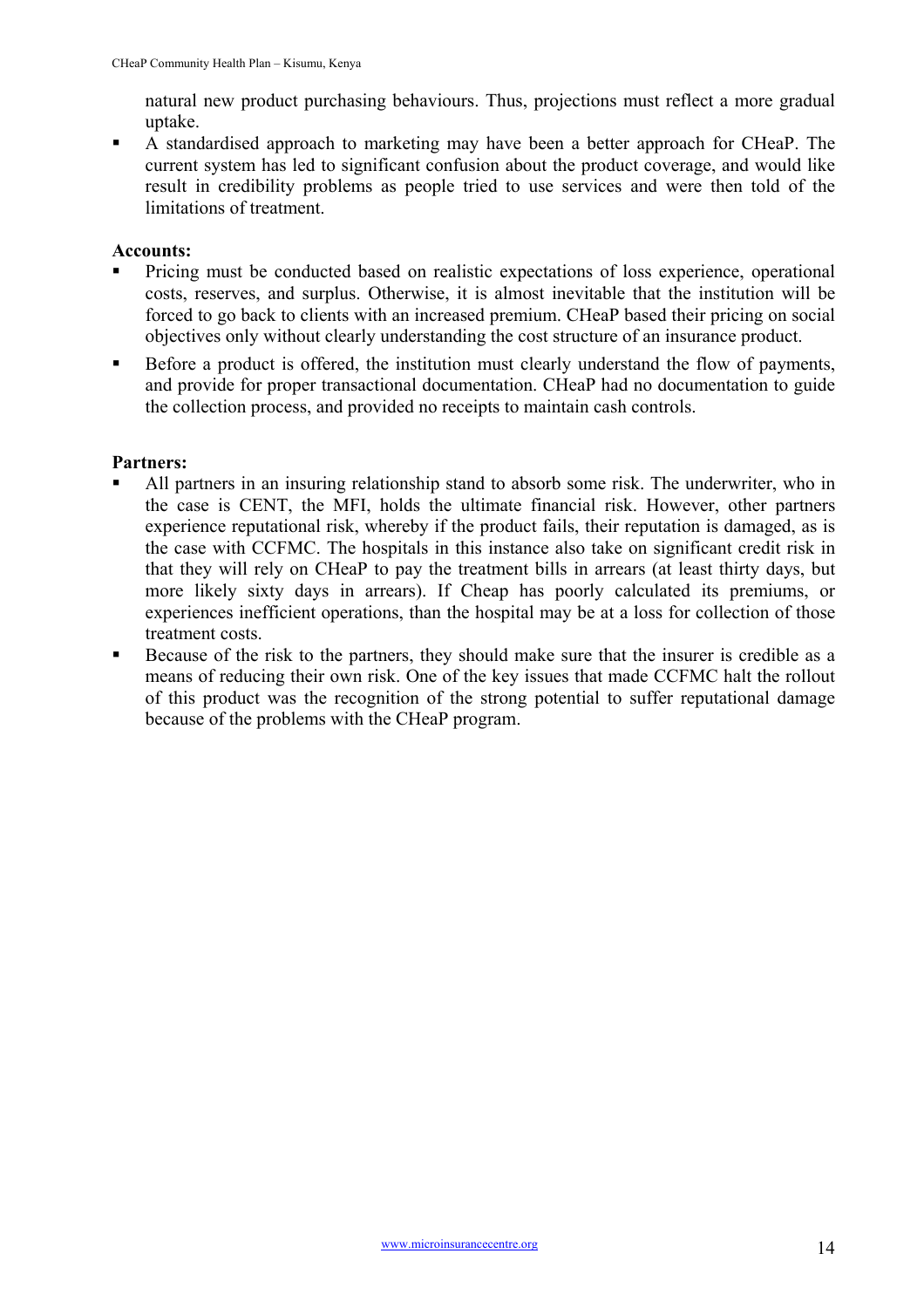| <b>Risk:</b>     | <b>General Strategy:</b>                | <b>Specific Strategy:</b>                                                                                                 |  |  |  |
|------------------|-----------------------------------------|---------------------------------------------------------------------------------------------------------------------------|--|--|--|
|                  | Pre-selected providers                  | Clients can choose from up to ten service providers. These providers were selected because they are<br>π.                 |  |  |  |
|                  |                                         | activities of the same religious order. This has enhanced the ability to negotiate pricing.                               |  |  |  |
|                  | Claims limits                           | Patients can use up to Kshs5,000 (US\$62.50) per year (but there is currently no mechanism to track the<br>$\blacksquare$ |  |  |  |
|                  |                                         | individual member utilization                                                                                             |  |  |  |
|                  | Co-Payments                             | None                                                                                                                      |  |  |  |
|                  | Loss review                             | None                                                                                                                      |  |  |  |
|                  | Exclusion                               | Chronic care of HIV/AIDS, acute outpatient care is covered<br>$\blacksquare$                                              |  |  |  |
|                  |                                         | In-patient care<br>п                                                                                                      |  |  |  |
|                  | Waiting periods                         | From the date of application acceptance, 3 months of continuous premium payments for any care<br>п                        |  |  |  |
|                  | Proof of event                          | The invoice from the hospital, nothing from the patient<br>П                                                              |  |  |  |
| <b>Moral</b>     | Client identification                   | Use of ID card by all insured<br>$\blacksquare$                                                                           |  |  |  |
| <b>Hazard</b>    |                                         | Confirmation of identification is left to hospital staff<br>$\blacksquare$                                                |  |  |  |
|                  | Pre-approval<br>of                      | Not required<br>$\blacksquare$                                                                                            |  |  |  |
|                  | treatment                               |                                                                                                                           |  |  |  |
|                  | Expense verification                    | Use of treatment sheet detailing charges for expense verification. This is sent to CHeaP with the monthly<br>invoice      |  |  |  |
|                  | Deductibles                             | None<br>π.                                                                                                                |  |  |  |
|                  | Initial exams                           | None required<br>$\blacksquare$                                                                                           |  |  |  |
|                  | Use of pre-existing                     | All primary members must belong to a group, though some are formed to enter the community bank.<br>$\blacksquare$         |  |  |  |
|                  | groups                                  |                                                                                                                           |  |  |  |
|                  | Prerequisites to care                   | None<br>$\blacksquare$                                                                                                    |  |  |  |
|                  | Membership<br>from                      | $\blacksquare$<br>Must belong to a community bank sub-group                                                               |  |  |  |
| <b>Adverse</b>   | existing groups only<br>Whole<br>family | Selection of family members is by primary member's choice. The primary member must be a community<br>$\blacksquare$       |  |  |  |
| <b>Selection</b> | membership required                     | bank member, and then any "family member" may be placed on the cover.                                                     |  |  |  |
|                  | Required membership                     | 60% requirement from within each sub-group, though this has been completely ignored<br>$\blacksquare$                     |  |  |  |
|                  | within groups                           |                                                                                                                           |  |  |  |
|                  | Defined risk pools                      | No distinction between risk types<br>٠                                                                                    |  |  |  |
|                  | Waiting periods                         | 3 months from application<br>π.                                                                                           |  |  |  |

#### **Appendix 1: Managing Insurance Risks: Strategies used by CHeaP in its Community Health Plan**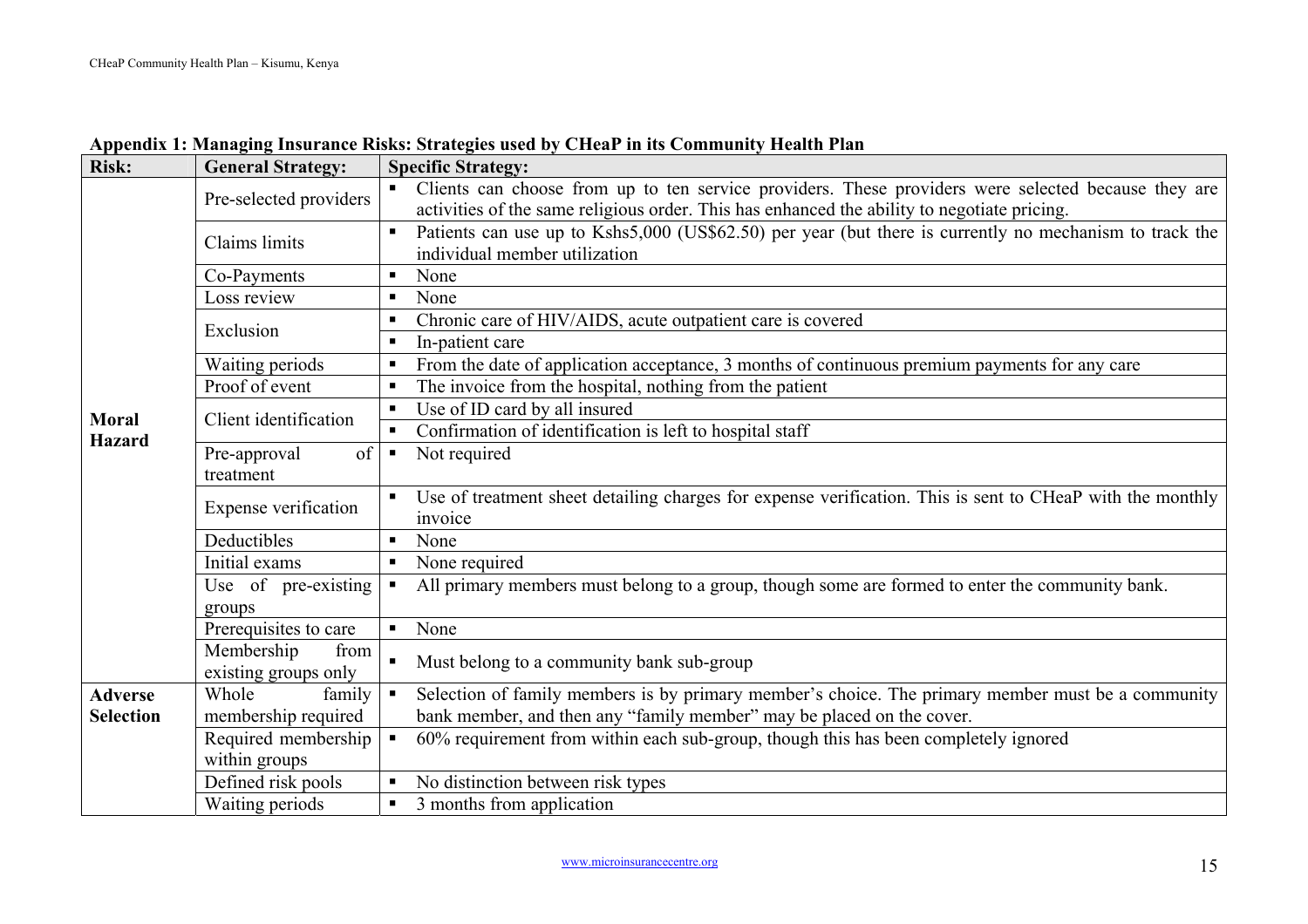| <b>Risk:</b>          | <b>General Strategy:</b><br><b>Specific Strategy:</b>                    |                                                                                                                                                                                                                                                                                                                                       |  |  |  |  |
|-----------------------|--------------------------------------------------------------------------|---------------------------------------------------------------------------------------------------------------------------------------------------------------------------------------------------------------------------------------------------------------------------------------------------------------------------------------|--|--|--|--|
|                       | Tying insurance<br>to<br>other products                                  | Require membership in a community bank (which requires some savings), but CHeaP members are not<br>$\blacksquare$<br>required to link with any product                                                                                                                                                                                |  |  |  |  |
|                       | Periodic<br>cost<br>evaluation                                           | Likely to occur by default due to a severe mismatch between projected costs and premiums. No plans for<br>$\blacksquare$<br>formal evaluations otherwise.                                                                                                                                                                             |  |  |  |  |
|                       | $\overline{\text{pricing}}$<br>Preset<br>with<br>agreements<br>providers | Agreement exists with hospitals to charge a fixed fee of Kshs 30 (US\$0.38) for consultation and capped<br>$\blacksquare$<br>fee of Kshs 100 (US\$1.25) for medication. No agreements on diagnostic tests                                                                                                                             |  |  |  |  |
| Cost<br>escalation    | Preset drugs list                                                        | None, though the drug must be available at the designated hospital because no external pharmacies are part<br>п<br>of this plan.                                                                                                                                                                                                      |  |  |  |  |
|                       | Price cap on drugs                                                       | Maximum cost per single medication was negotiated at Kshs100 (US\$1.25)<br>$\blacksquare$                                                                                                                                                                                                                                             |  |  |  |  |
|                       | Negotiated fixed price<br>on consultations                               | Regular price is Kshs 100 (US\$1.25), but this was negotiated to a fixed Kshs 30 (US\$0.38)<br>$\blacksquare$                                                                                                                                                                                                                         |  |  |  |  |
|                       | Co-payments                                                              | None<br>п                                                                                                                                                                                                                                                                                                                             |  |  |  |  |
|                       | ID<br>Computerised<br>systems                                            | IDs in place but no systems in place to ensure verification that patient cover is current, and all systems are<br>$\blacksquare$<br>manual                                                                                                                                                                                            |  |  |  |  |
|                       | Coverage limits                                                          | Kshs 5,000 (US\$62.50) per person per year limit, though it is hard to see how this will be enforced given<br>current systems                                                                                                                                                                                                         |  |  |  |  |
| Fraud<br>and<br>Abuse | Efficient termination<br>on non-payment                                  | There is no mechanism in place yet to effectively notify the hospital when a covered individual is<br>terminated from the program. At present, the plan is to simply reject payment for those who are no longer<br>covered. However, this leaves the risk to the hospitals that must rely on CHeaP to inform them of<br>terminations. |  |  |  |  |
|                       | Physical<br>identification                                               | ID card. Confirmation of identity is left to the hospital staff.<br>п,                                                                                                                                                                                                                                                                |  |  |  |  |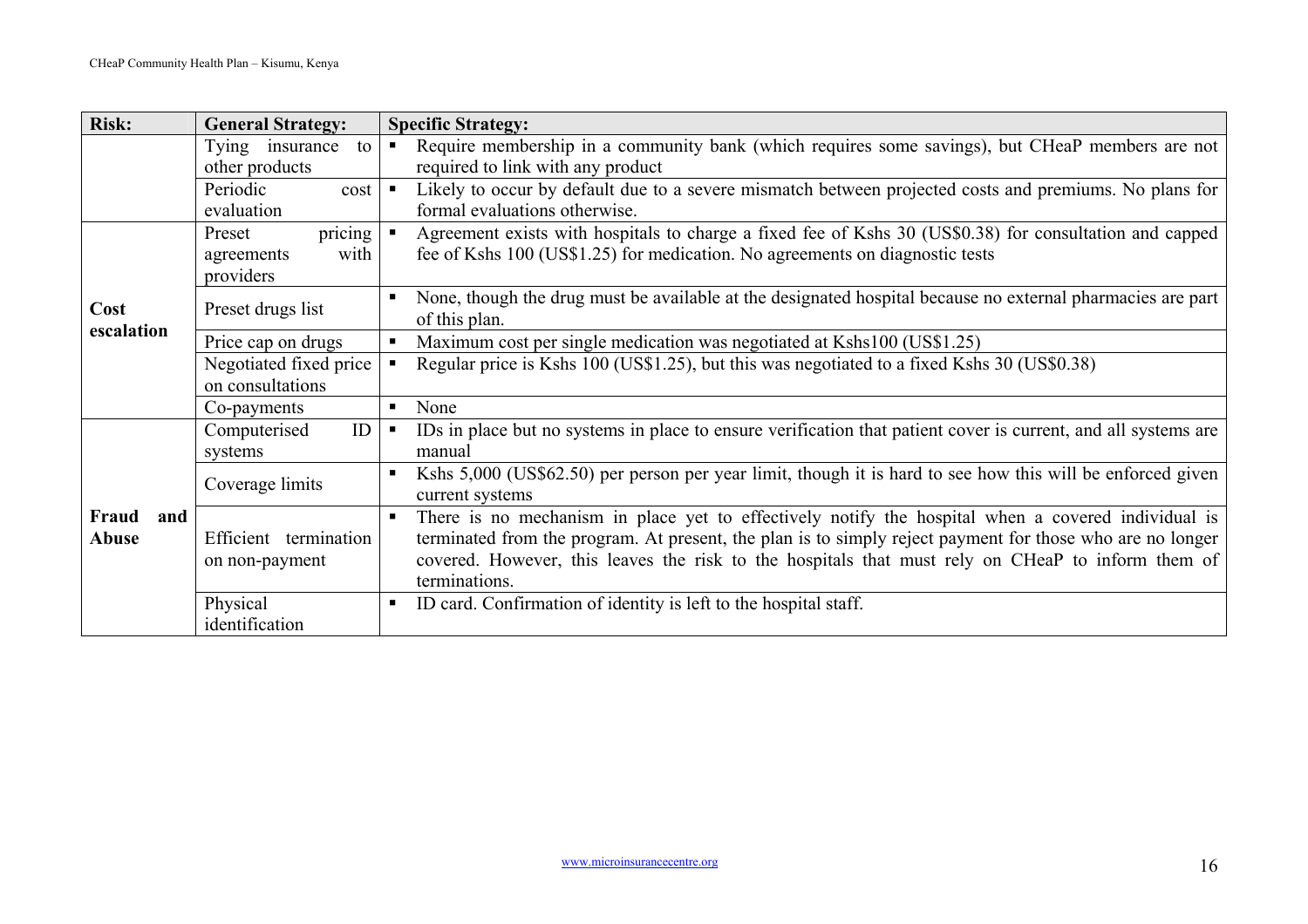## **Appendix 2: SWOT Analysis**

| <b>CHaP Community Health Plan: Institutional SWOT Analysis</b>                                                                             |                                                                                                                                                |  |                                                                                                                               |  |                                                                                                                                                                                              |  |  |
|--------------------------------------------------------------------------------------------------------------------------------------------|------------------------------------------------------------------------------------------------------------------------------------------------|--|-------------------------------------------------------------------------------------------------------------------------------|--|----------------------------------------------------------------------------------------------------------------------------------------------------------------------------------------------|--|--|
| <b>SIRENGHS</b>                                                                                                                            | <b>WEAKNESSES</b>                                                                                                                              |  | <b>OPORIUNTIES</b>                                                                                                            |  | <b>THRFATS</b>                                                                                                                                                                               |  |  |
|                                                                                                                                            | <b>PRODUCT</b>                                                                                                                                 |  |                                                                                                                               |  |                                                                                                                                                                                              |  |  |
| Responds to a clear community need                                                                                                         | Product components and controls were<br>designed poorly                                                                                        |  | Though rolled out, few members have<br>begun paying premiums so halting the<br>product will have a limited negative<br>impact |  | Place of delivery very convenient to<br>most clients, but this is likely to result<br>in high utilisation, especially with the<br>lack of co-payment requirements                            |  |  |
| Providers are well respected in the<br>area                                                                                                | Coverage does not match market<br>objective (outpatient only versus<br>comprehensive care)                                                     |  | From the brief activity so far,<br>management has learned significant<br>lessons that will help them going<br>forward         |  | Serious misunderstanding of the<br>product features will lead to<br>discouraged members                                                                                                      |  |  |
|                                                                                                                                            | Aproduct development process was<br>nd followed                                                                                                |  | They have the ability to go back to the<br>product development process and work<br>out the steps that were missed             |  | Hispital staff do not understand the<br>operations of the product and its<br>requirements of them                                                                                            |  |  |
|                                                                                                                                            | <b>OPERATIONS</b>                                                                                                                              |  |                                                                                                                               |  |                                                                                                                                                                                              |  |  |
| Lowadministrative costs because they<br>are taking advantage of the efficiencies<br>of the community bank system                           | There is a lack of formal structures.<br>systems, and controls to support<br>delivery of product                                               |  | The community bank network<br>provides an efficient mechanism for<br>product outreach                                         |  | <b>CHaPmaintains very limited reserves</b><br>to protect against even slight fiscal<br>jolts.                                                                                                |  |  |
|                                                                                                                                            | There is a lack of knowledge or<br>experience of insurance operations<br>within the management, and limited<br>means of gaining that knowledge |  | The close relationship with the<br>hospitals enhances the ability to<br>address operational issues among the<br>partners      |  | There is a likelihood of a large<br>variance between projected and actual<br>demand especially once changes are<br>made to initial product concept to<br>make it more institutionally viable |  |  |
|                                                                                                                                            | <b>MARKETING</b>                                                                                                                               |  |                                                                                                                               |  |                                                                                                                                                                                              |  |  |
| Stated emphasis is on training the<br>market to understand insurance<br>(though there has resulted significant<br>confusion in the market) | A standardized marketing approach<br>has not been developed so several<br>messages are getting to the market                                   |  | Potentially large market                                                                                                      |  | Within the market the product concept<br>is still very hazy,                                                                                                                                 |  |  |
| With better training they can<br>effectively use CENT staff who have<br>the trust of their members                                         | There is no formal marketing plan,<br>and "Marketing" staff require<br>inproved training and tangible<br>guidelines                            |  | Willingness of community bank<br>leaders within communities to market<br>the product                                          |  | The market is confirsed about the<br>product and the misunderstandings<br>will lead to dissatisfaction                                                                                       |  |  |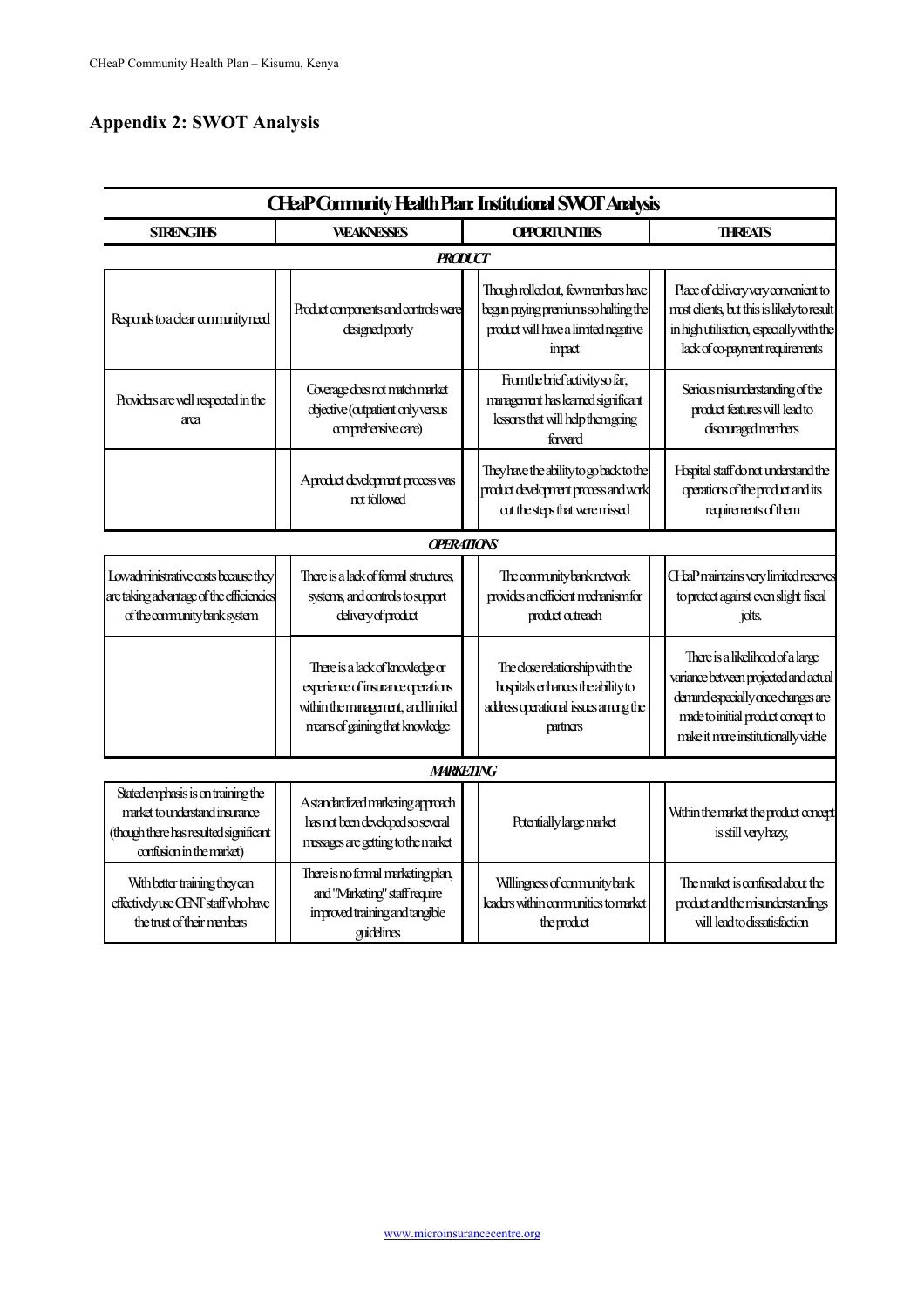| <b>STRENGTHS</b>                                                                                          | <b>WEAKNESSES</b>                                                                                                                                             | <b>OPPORTUNITIES</b>                                                                                                         | <b>THREATS</b>                                                                                 |  |  |  |
|-----------------------------------------------------------------------------------------------------------|---------------------------------------------------------------------------------------------------------------------------------------------------------------|------------------------------------------------------------------------------------------------------------------------------|------------------------------------------------------------------------------------------------|--|--|--|
| <b>ACCOUNTING</b>                                                                                         |                                                                                                                                                               |                                                                                                                              |                                                                                                |  |  |  |
| Basic bookkeeping is done<br>is the field                                                                 | Weak management<br>accounting function, no<br>tracking of key ratios<br>(limited knowledge of<br>what the key ratios<br>should be)                            |                                                                                                                              | Lack of a proper and realistic<br>basis for projections                                        |  |  |  |
|                                                                                                           | The pricing process does<br>not consider all<br>necessary components,<br>and formal costing is<br>non-existent                                                |                                                                                                                              | Corrected projections<br>forecast a severe cash flow<br>problem if there is no<br>intervention |  |  |  |
|                                                                                                           | <b>RISK MANAGEMENT</b>                                                                                                                                        |                                                                                                                              |                                                                                                |  |  |  |
| Some key risk mitigation<br>measures have been<br>included (however they are<br>not necessarily followed) | Many common controls<br>have not been<br>implemented, and some<br>controls mentioned are<br>not likely to be adhered<br>to given weak<br>operational systems. | They can learn from<br>lessons others have learned<br>through reviewing the<br>growing pool of<br>microinsurance literature. | Risk levels are likely to be<br>larger than estimated for all<br>parties                       |  |  |  |
|                                                                                                           | They have no way at this<br>time of adequately<br>assessing their risk                                                                                        | They have halted to rollout<br>of the product and thus<br>have the opportunity to<br>introduce appropriate<br>controls.      | Partners did not conduct due<br>diligence to minimise their<br>own risk in this relationship   |  |  |  |